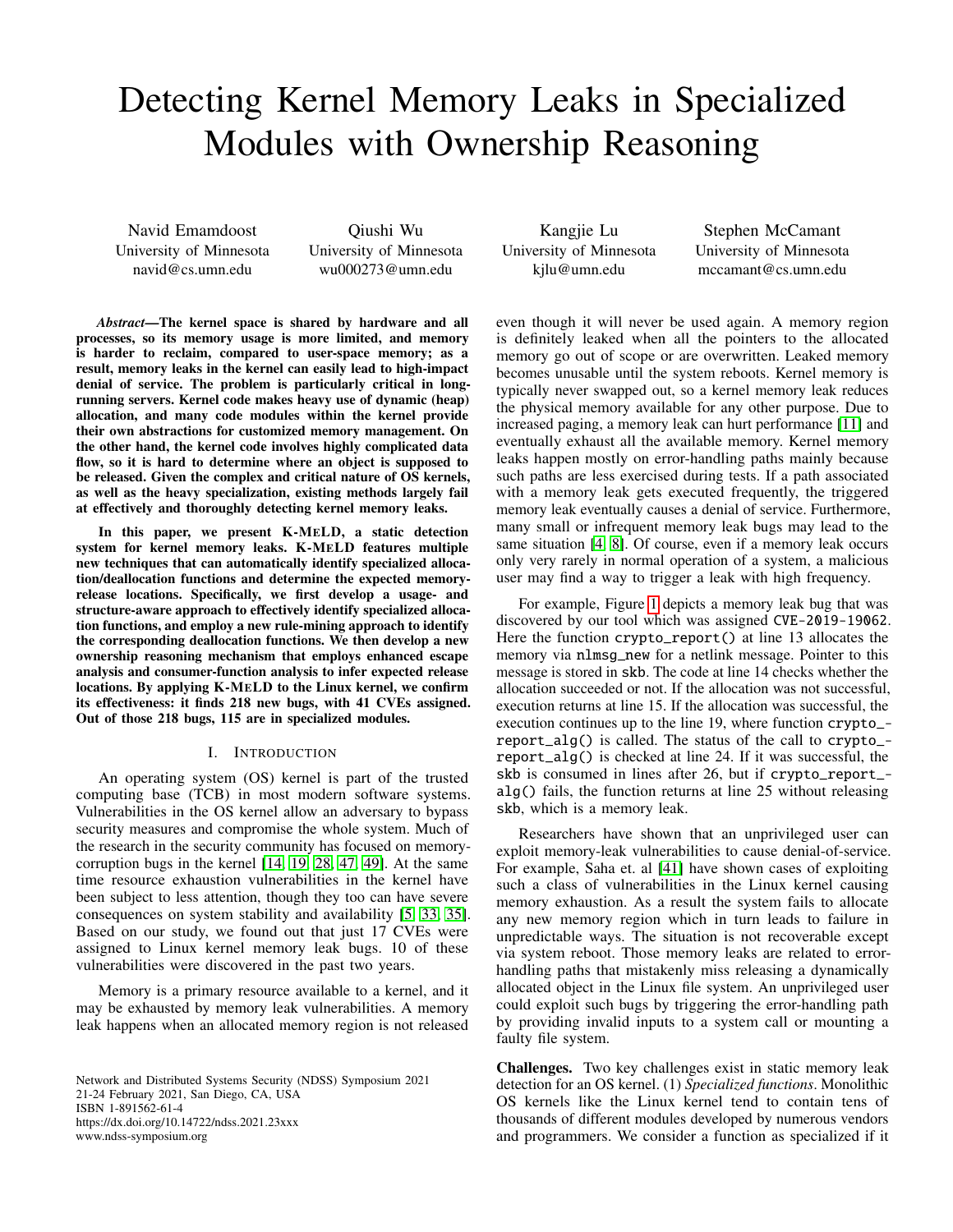```
1 /* File: crypto/crypto_user_base.c */
2 static int crypto_report(struct sk_buff *in_skb,
3 struct nlmsghdr *in_nlh, struct nlattr **attrs)
4 {
5 struct crypto_dump_info info;
 6 \qquad \ldots7 \text{ alg} = \text{crypto\_alg\_match}(p, \emptyset);8 if (!alg)
9 return -ENOENT;
10
11 err = -ENOMEM;12 \frac{1}{2} Memory is allocated here \frac{x}{13}<br>
skb = nlmsg_new(NLMSG_DEFAULT_1)
       skb = nlmsg_new(NLMSC_DEFAULT_SIZE, GFP_KERNEL);
14 if (!skb)
15 goto drop_alg;
16 ...
17 info.out_skb = skb;
18
19 err = crypto_report_alg(alg, &info);
20
21 drop_alg:
22 crypto_mod_put(alg);
23
24 if (err)
25 return err; /* Memory leaks here */
26 ...
27 }
```
<span id="page-1-0"></span>Fig. 1. A new memory leak bug (CVE-2019-19062) detected by K-MELD: the path ending at line 25 needs to release skb.

is developed for a specific module to perform a customized flavor of generic operation (like allocation/deallocation of a network buffer). As a result, an OS kernel has a large number of specialized functions for memory allocation and deallocation. An effective detection requires identifying such specialized allocation functions and the corresponding deallocation functions. While there are only a handful of commonly used allocation functions, we found more than 800 specialized ones. (2) *Complicated and lengthy data flow*. A memory leak occurs when a memory object is not released at the end of the object life-cycle. In other words, an effective detection often has to analyze a lengthy data flow—from allocation to the end of lifecycle. More importantly, the lengthy data flow can be highly complicated in an OS kernel: Pointers to allocated memory object are also often copied between different data structures across functions. An effective detection must determine which location or function is responsible to release the memory object<sup>[1](#page-1-1)</sup>. We say a memory pointer is an *escaping pointer* if it is passed to the caller of the current function and thus can be freed outside the scope of the current code. A *consumer function*, on the other hand is a callee of current function that takes the ownership of the memory object, therefore the current function should not try to release after returning from the consumer function. An analysis needs to accurately recognize escaping pointers and consumer functions to avoid false-positive memory leak reports.

Given the challenges for static leak detection in an OS kernel, one may wonder if a dynamic approach would yield better results. We argue that a static detection works better because there is no need to provide real or synthetic inputs to trigger all potential execution paths. Moreover, for specialized drivers, the specific hardware should be available to be able to exercise the driver code. Because of such inherent code coverage shortcomings of dynamic approaches, we opt for a static leak detection.

Researchers have attempted to statically detect kernel memory leaks; but their techniques have important limitations. In particular, general bug finding tools like Coccinelle [\[36\]](#page-14-5) have limited effectiveness for detecting kernel memory leaks. Coccinelle does not implement any specific bug-finding policy but allows specifying patterns to search for potentially faulty code blocks in a function's CFG. For example, to find a memory leak a general pattern could be like: any allocation function should be followed by a deallocation. Such a highlevel pattern yields a high rate of false positive. Because of the cost of manual rule specification, these tools have been applied just to general purpose allocation functions that have well-known deallocation counterparts (like kmallockfree). In addition, previously proposed systems that detect resource release bugs [\[41,](#page-14-4) [48\]](#page-14-6) either lack support for specialized allocations, or fail to effectively handle escaping pointers and consumer functions.

In this paper, we introduce K-MELD (Kernel Memory Leak Detector), a static analysis tool, to detect kernel memory leaks. K-MELD not only identifies specialized allocation functions and the corresponding deallocation functions, but also answers where an object is supposed to be released by handling the complicated and lengthy data flow. K-MELD features multiple new techniques. First, K-MELD identifies specialized allocation functions by using a usage-driven and strucutreaware analysis, then uses a context-aware and path-sensitive mining technique to detect corresponding release functions. More specifically, the initial set of allocation functions are populated based on the type and uses of the return value and the way such value is derived. Then, assuming the faulty dynamic allocation managements are outliers [\[10\]](#page-13-7), the highlevel intuition is modeling the common approach of memory releasing to effectively identify memory release operations even in specialized cases. In a big corpus of code like a kernel<sup>[2](#page-1-2)</sup>, there are many potentially long execution paths. It has been shown that error-handling paths get less of testing and coding review [\[2,](#page-13-8) [30\]](#page-14-7). Based on our observation from manually checking the sites of memory mismanagement bugs, error-handling codes were where we could spot the bugs. In addition, error-handling code are usually shorter than normal execution paths and are intended to restore the state of system from an error. That means we can expect to find the release functions in error-handling paths if the function is supposed to release memory. the number of correctly implemented errorhandling paths is much more than erroneous ones. Therefore, modeling the common behavior of error-handling paths enables us to single out potentially buggy implementations.

Second, we develop an ownership reasoning mechanism to infer the release locations. K-MELD first uses enhanced escape analysis to determine when the ownership of an allocated object is transferred. We observed that kernels typically follow an informal discipline of "ownership" of dynamically allocated data (related to the concept codified in languages like Rust, but without type-system support). A function that allocates a memory object will either be responsible for deallocating that object itself, or if the object is made available to the caller via a return value or a pointer, the calling function also takes the responsibility to deallocate the object. Based on this pattern, our tool can avoid false positives by determining when

<span id="page-1-1"></span><sup>&</sup>lt;sup>1</sup> Incorrectly placed releases introduce severe memory corruption bugs like use-after-free or double-free.

<span id="page-1-2"></span><sup>2</sup>For example the Linux kernel is over 27 MLOC.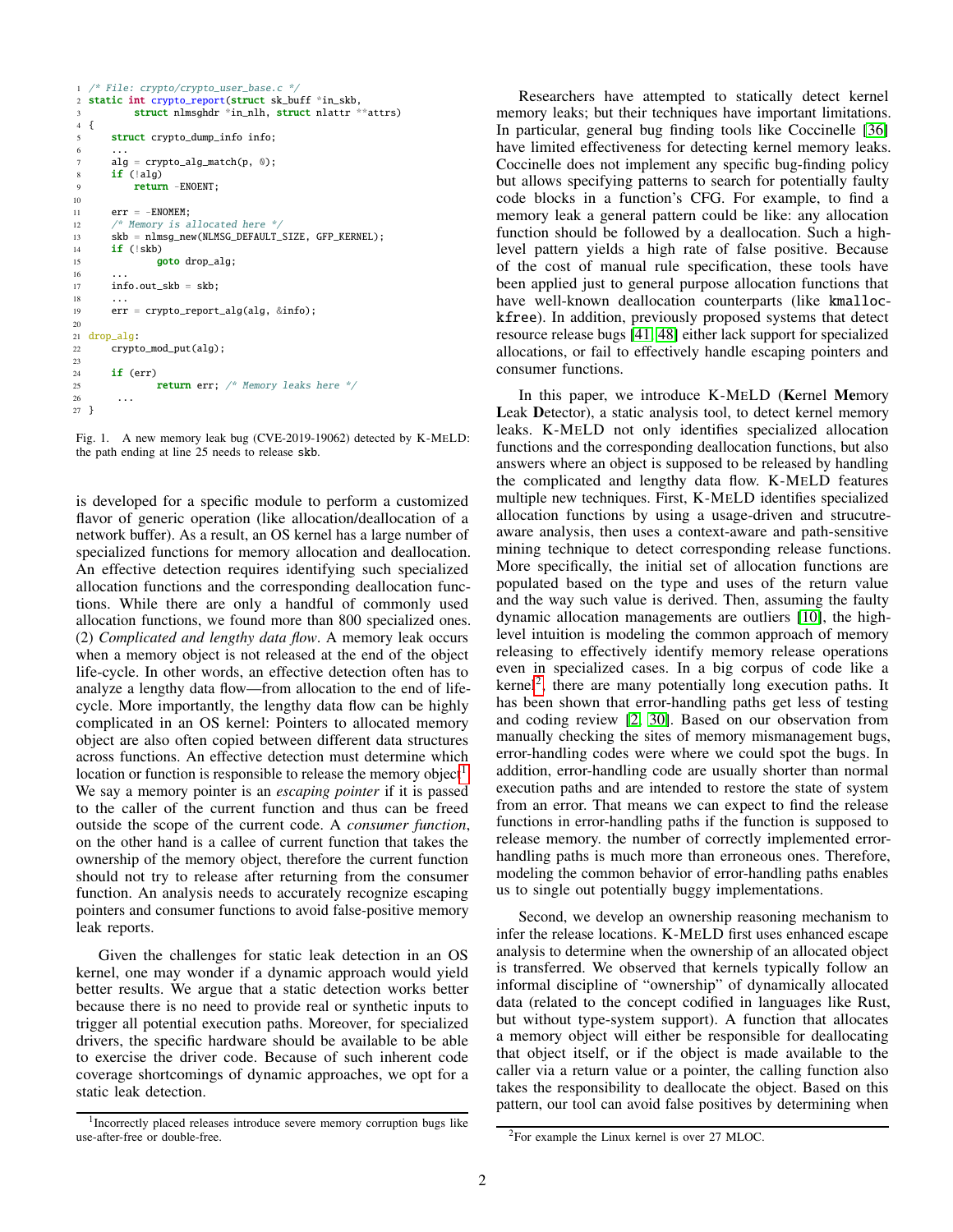objects can *escape* to a calling function: we do not expect a function to deallocate an object on a path where the object escapes. In such scenarios, the calling function is responsible to appropriately manage the allocated memory object. On the other hand, the allocating function may also pass a memory object down the call-graph to a callee, thus it is important to have an inter-procedural analysis to determine how the callee treats the memory object. We call a function *consumer* if it releases or the received memory object or allows it to escape on all or some of its execution paths. This is important because once returning from the callee, the allocating function should not try to release the memory object if already released. The analysis requires to handle conditional consumers as well. These are functions that consume the memory object under certain conditions: consider a socket packet-send function that consumes the allocated socket buffer only in the case of a successful send. In such case, the caller of packet-send has to release the buffer if sending fails. K-MELD employs an inter-procedural path-sensitive analysis to track memory object propagation and identify consumer functions.

We implemented our tool as multiple LLVM passes, rule mining, and rule application. We conservatively identified more than 800 memory allocation, most of which are specialized ones, and the associated release functions. After the ownership reasoning via inter-procedural analyses, and rule application, we detect 218 new memory leaks bugs even in many specialized modules. Our evaluation also confirmed that our ownership reasoning mechanisms significantly improves the accuracy.

Contributions We make the following contributions:

- An approach for identifying specialized allocation functions. We develop a usage- and structure-aware approach to effectively identify both common and specialized allocation functions. The approach automatically identified more than 800 specialized allocation functions.
- A rule-mining approach for corresponding specialized deallocations. We develop a context-aware approach for mining rules and identifying specialized release functions. The mining can differentiate erroneous and normal execution contexts. We also employ field- and path-sensitive static analyses that track data flows to enhance the rule mining. Among the bugs found, 115 are caused by missing specialized deallocation functions. Note that the identification of specialized allocations and deallocations is of independent interest to the detection of other classes of bugs such as NULL dereference, out-of-bound access, and use-after-free.
- An ownership reasoning mechanism for kernel objects. We propose an ownership reasoning mechanism to infer where an object is supposed to be released. We first develop an *path-sensitive pointer escape analysis* to determine if the ownership of an allocated memory object is transferred. This analysis reduces false positives significantly. Moreover, we develop an *efficient consumer function detection* to precisely determine if the allocating function is responsible to release the allocated memory. This analysis employs an inter-procedural data flow and control flow analysis to track the propagation of the allocated memory object downwards in the call-graph.
- A scalable implementation and numerous new bugs. We implement a scalable system, K-MELD, and apply it to the Linux kernel. K-MELD detects a large number (218) of

new memory leak bugs with an acceptable false positive rate (52%). 41 of the new bugs have been assigned with CVEs, confirming the security impacts of kernel memory leaks. 115 of the bugs were located in specialized modules.

## II. A STUDY OF KERNEL MEMORY ALLOCATION AND LEAKS

In this section, we first take a look at the dynamic memory allocation mechanism in a kernel (using the Linux kernel for concreteness). Then we review the importance of memory leaks in the kernel and the challenges for leak detection.

# *A. Dynamic Memory Allocation in the Kernel*

Types of memory allocation. Dynamic memory allocation in the kernel is not as straightforward as in user-space. The complication comes mainly from the fact that the kernel has much less physical memory available—generally kernel memory is not pageable, and often the allocation is required to be a physically continuous memory region and sometimes in specific address ranges. The kernel allocation sometimes needs to be atomic i.e. it should not sleep. Such delicacies make any mistake in kernel allocation have a higher impact on the whole system's stability.

OS kernels typically allocate only a relatively small stack per thread.[3](#page-2-0) This limitation requires kernel developers to avoid allocating large structures on the stack but instead, to perform more heap-based allocation. kmalloc is the general-purpose allocation interface in the kernel. It takes two arguments: size and flags. Like user-space malloc, size specifies the allocation size in bytes. The flags argument controls the behavior of the allocation. On success kmalloc returns a pointer to the memory of size bytes, while in case of failure a NULL pointer is returned. The flags parameter in kmalloc tells the kernel how or where to perform the allocation.

As an example, the flag GFP\_ATOMIC instructs the memory allocator never to block, i.e., it cannot go to sleep to free up the required memory. This is appropriate when the code holds a lock, or in interrupt handlers. On the other hand, the flag, GFP\_KERNEL, indicates the normal kernel allocation which may go to sleep. As another example, flag GFP\_DMA instructs the memory allocator to allocate from the physical address range which is accessible by the hardware through direct memory access. The header <linux/gfp.h> defines all the allocation flags.

kmalloc returns physically continuous memory. Such an allocation has two main advantages over virtual memory allocations. First, it can be used by the hardware as non-CPU devices use physical addressing. Second, physically continuous memory can be allocated within a single large page and as a result, be faster from memory translation perspective. However, allocation via kmalloc has a higher chance of failure for large sizes. Therefore if there is no need for physically continuous memory, or if the allocation size is large, vmalloc should be used. vmalloc uses page table manipulation to create a virtually continuous memory region. It also may block when allocating, and therefore cannot be used in an interrupt handler.

<span id="page-2-0"></span><sup>3</sup>On Linux, kernel thread stacks vary by architecture, but are commonly 1, 2, or 4 pages, so 4–16 KiB.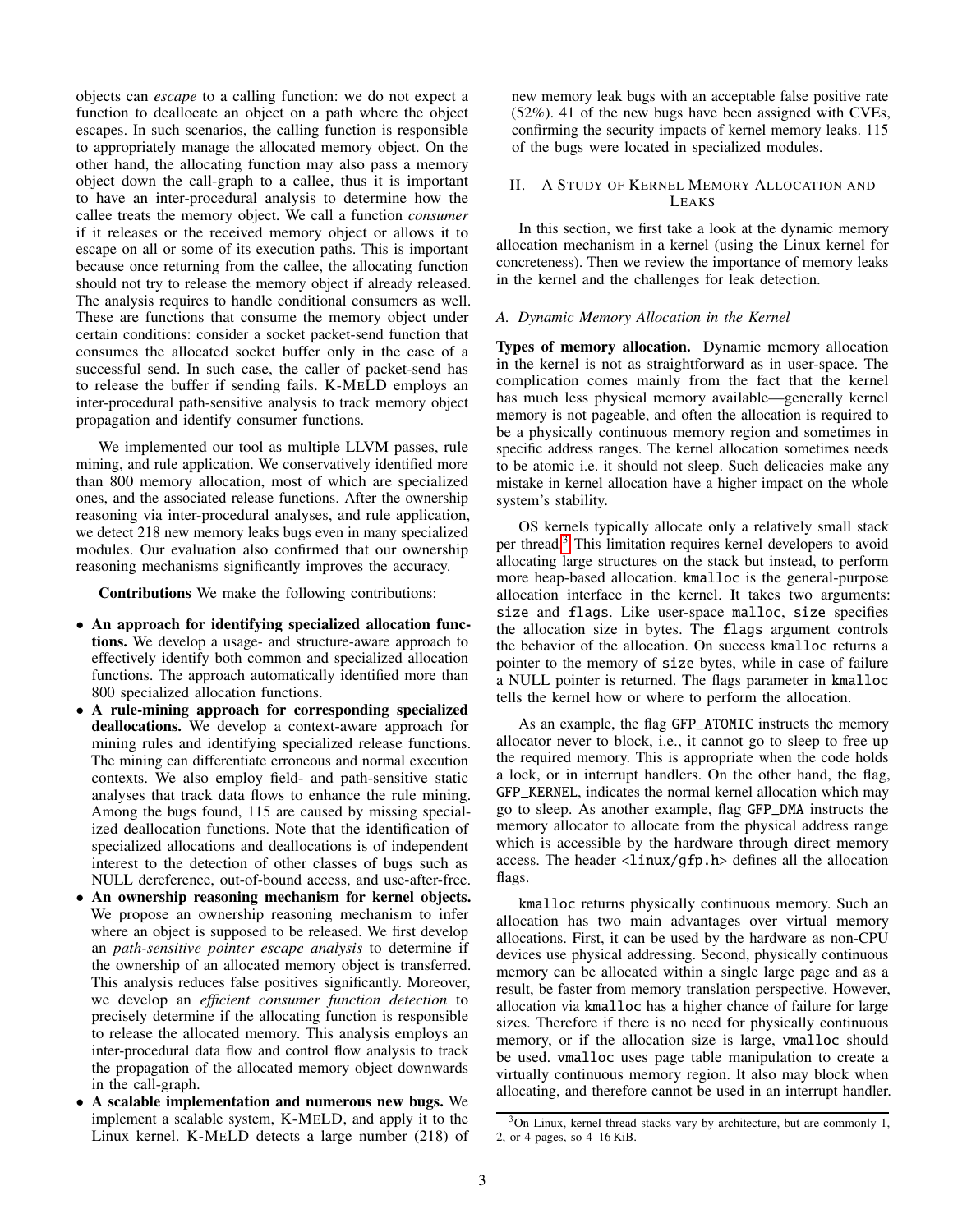To avoid memory fragmentation, especially when many identical objects should be allocated, a slab cache can be used [\[3\]](#page-13-9). The cache should be set up via kmem\_cache\_create and the allocation from the cache is realized via kmem\_cache\_ alloc. For example, Linux maintains separate caches for inode, dentries, and buffer heads [\[22\]](#page-13-10).

The dynamically allocated memory should be explicitly released when it has no further usage. Otherwise, the memory is leaked and eventually, no further allocation will be possible. The allocations via kmalloc should be released via kfree which takes the pointer to the memory to be released and returns the memory to the kernel. Allocations via vmalloc should be released by vfree, and slab cache allocations via kmem\_cache\_free.

Specialized allocation. Various kernel modules have their own specialized allocators. Such allocators are responsible to allocate and sometimes initialize a specialized structure. The memory allocation is usually realized via a more primitive allocator, and after some initialization or extra operations, a pointer is returned to the caller. Such allocations require a specialized release and are not deallocated just by kfree. For example, the netlink<sup>[4](#page-3-0)</sup> module uses nlmsg\_new to allocate a new message and uses nlmsg\_free to release such message. Such specialization particularly imposes challenges to the detection of memory leaks because the detection must identify allocators and the corresponding deallocators.

# *B. Memory Leaks in the Kernel*

Memory-leak bugs in the kernel are considered security critical [\[35\]](#page-14-3). That is because the amount of memory available to the kernel is highly limited, and thus the kernel is susceptible to memory exhaustion, leading to denial-of-service (DoS) [\[33\]](#page-14-2). Worse, a DoS in OS kernels is typically unacceptable because it results in the whole system unavailable, which is particularly critical for long-running servers. The DoS may further result in other critical issues such as data losses or crash inconsistencies.

Memory-leak bugs become vulnerabilities when they are triggerable by attackers. By repeatedly triggering a memoryleak bug, attackers can eventually exhaust available kernel memory and hang the whole system.

In order to detect the bug in Figure [1,](#page-1-0) K-MELD first confirms the memory is successfully allocated via customized allocator nlmsg\_new, then it confirms the assignment at line 17 does not cause skb to escape (because the struct info is a local variable). Then K-MELD checks if the call to crypto\_ report\_alg is consuming skb. In this case, the memory object is not consumed, so it means any execution path following the line 19 should manage skb properly. This is not the case for the execution path ending at line 25, so K-MELD reports it as a bug.

# III. OVERVIEW OF K-MELD

<span id="page-3-1"></span>The goal of K-MELD is to thoroughly and precisely detect memory-leak bugs in kernel code with static analysis. To identify a memory-leak bug in a function, we model memory leak as a case satisfying the following conditions:

- 1) A function retains ownership of the allocated memory
- 2) The function finishes without releasing the allocated memory

Originally, the allocating function is the owner of the memory object. However, the ownership of the object would likely propagate to other functions, e.g., the pointer to the memory object is passed to other functions (e.g. via return or parameters). As long as a function owns the memory region, the function is supposed to release the memory region; failure to do so is a memory leak. According to the modeling, we structure K-MELD into three phases, as shown in [Figure 2:](#page-4-0) allocation/deallocation identification, ownership propagation analysis, and missing deallocation detection.

As shown in [Figure 2,](#page-4-0) K-MELD compiles the source code into LLVM IR bitcode files. Such bitcode files are first preprocessed to extract contextual and structural properties. More specifically, we collect return type, argument signature, definition and usages of functions. At multiple points of our analyses, a call graph is used to identify the set of callees or callers for each function. Therefore in the preprocessing step, the global call graph is constructed via maintaining a map of function and all of its callees. To resolve indirect calls, we use function signatures to match the target function from among functions whose address is taken. The preprocessing phase is performed once.

Phase 1: allocation/deallocation identification. we identify potential allocation functions by looking for pointer-returning functions that are followed by a null-check on the returned pointer. Additionally, we prune any function that is offsetting the returning pointer from an arguments. We also track the usage of the returned pointer to determine initialization before being de-referenced. Once the allocation functions are identified, deallocation functions are identified via rule mining. We refer to the current allocation function as the "function of interest" (FOI), while the function that calls the FOI is the "allocating function."

The high-level rationale behind using rule mining is that assuming the correct behavior is prevalent in a big code basis like the OS kernel, we can model such common behavior in the form of sequential patterns. Rule mining uses sequential pattern discovery techniques to identify the sequence of commonly used operations on the memory object. This way for a specific FOI we can identify the common sequence of operations that are used for deallocation. For example, considering *kmalloc* as FOI, by looking through error handling paths of *kmalloc* callsites we can observe the function *kfree* is called in most cases before terminating the execution path. Thus one can conclude that *kfree* is the associated deallocation function.

Phase 2: ownership propagation analysis. Recalling the two conditions proposed earlier in this section, condition (1) needs to know if the subject FOI is the owner of the allocated memory object or not. On one hand, the escape analysis tracks the propagation of the memory object upwards in call-graph beyond the allocating function boundaries. On the other hand, the consumer function detection tracks the propagation of memory object downwards in call-graph. These analyses determine if the subject call-site is still the owner of memory object. Such analyses are realized via a customized data-flow analysis. They need to be path-sensitive, to differentiate the conditional escape or consumption. They also need to be field-sensitive to be

<span id="page-3-0"></span><sup>4</sup> include/net/netlink.h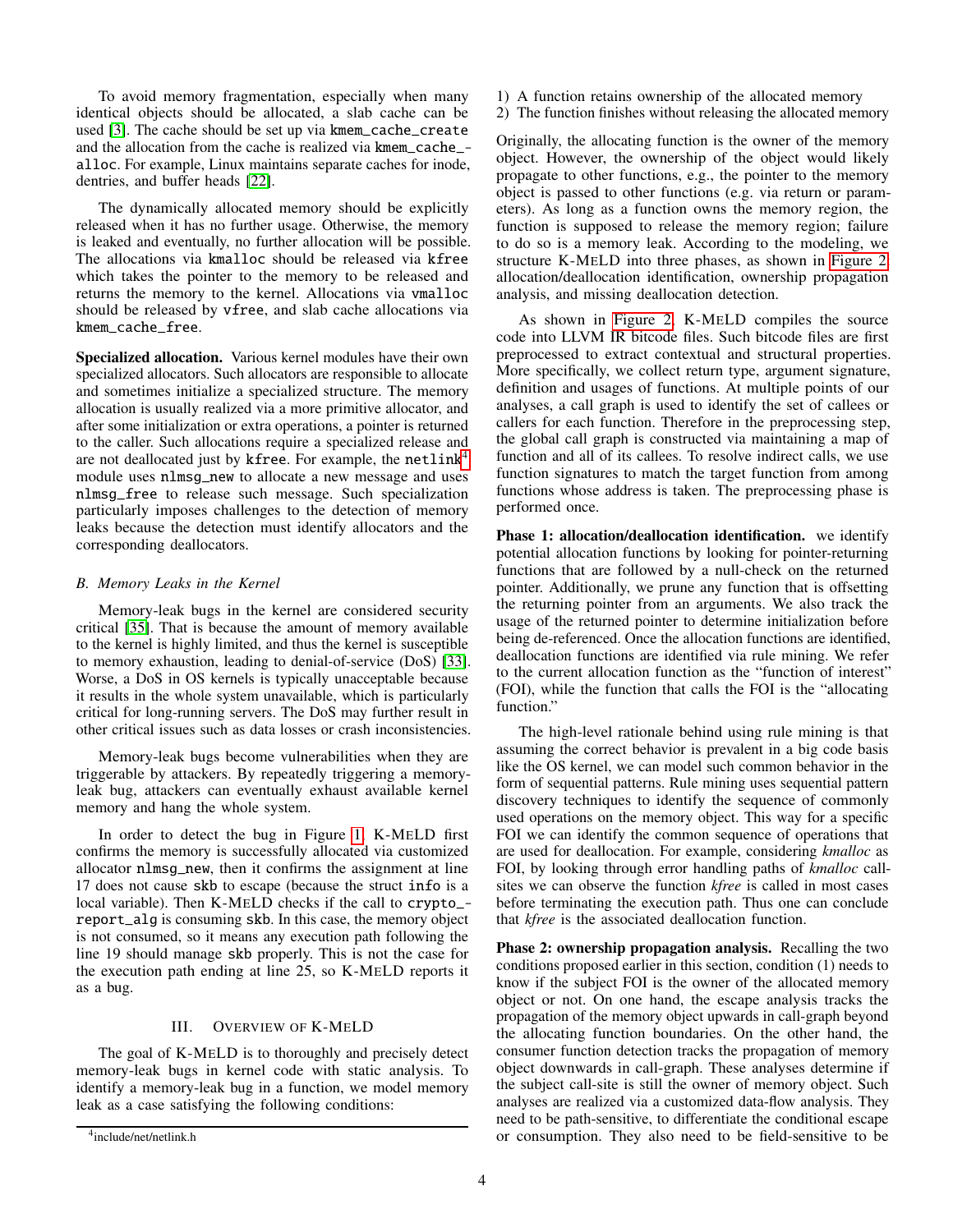

<span id="page-4-0"></span>Fig. 2. Overview of K-MELD. Identifying specialized allocation functions and the corresponding deallocatoin is followed by inter-procedural escape and consumer function analysis to determine the ownership of each allocation. Rule application checks the presence of deallocation and reports the bugs.

able to track the pointer propagation via struct fields. Such analysis tracks the def-use chain of an allocated memory object on each execution path. The escape analysis determines if the memory pointer is copied beyond the allocating function (via a reference argument or global variable). The consumer function determines if any callees of the allocating function are releasing the memory object or causing it to escape. In either case, the allocating function is not the owner of the memory object anymore. Otherwise, the allocating function is responsible for appropriately releasing the memory object before returning.

Phase 3: missing deallocation detection. Once the previous phases finish, we can evaluate condition (2) for the specific FOI. That is any potential execution path missing appropriate release function is a potential memory leak bug. The context-aware Rule Mining identifies appropriate release functions associated with each FOI, and then escape analysis and consumer function detection analysis reason on the owner of allocated memory object. For each FOI, any absence of associated deallocation indicates a potential memory leak bug.

In the following sections we explain the core design components of K-MELD which are specialized allocation/deallocation function detection and ownership reasoning.

## <span id="page-4-2"></span>IV. ALLOCATION AND DEALLOCATION IDENTIFICATION

## *A. Identifying Allocators (FOIs)*

The first challenge K-MELD overcomes is identifying allocation functions, both generic and specialized ones. Manual identification of allocation functions in an OS kernel is not practical. That is because various kernel modules have their own specialized allocation functions. We need an automated way to be able to collect a set of allocations including the specialized ones.

Observations. We observe that memory allocation is a critical operation, which in case of success returns a pointer to the allocated memory region, whilst in case of failure it returns a NULL pointer. Because of this, the allocation functions are followed by a null-check on their return value. When a memory object is allocated, it requires initialization before being used effectively. An initialization is realized either via an store instruction or a call to memcpy/memset with the allocated pointer as destination. Such initialization must be performed before any read from the memory object.

To summarize, an allocation function has the following properties.

- It returns a pointer.
- The pointer is immediately followed by a NULL check.
- The pointer is not derived from another base pointer.
- The object is initialized before being used, e.g., being read.

Removing noisy functions. Besides the allocator functions, there is another class of functions that return a pointer and may be followed by a null-check. A *getter* function is a function that produces a pointer out of one of its pointer arguments either by indexing or accessing a field in struct. In order to exclude getter functions from the set of initial allocators, we first profile all pointer-returning functions in the kernel and mark those that their returning pointer is derived (calculated or accessed via GetElementPtr) from one of pointer arguments as base pointer.

Characterizing Pointers. We evaluate the aforementioned properties via use-finding and source-finding data flow. Usefinding is a forward data flow tracking that determines the operations on a pointer. For example use-finding helps to identify any null-check on a pointer. Source-finding is a backward data flow tracking that determines what is the source of pointer. This, for example helps in determining if a pointer is offset of a base pointer.

At this stage, our analysis tends to be more relaxed in terms of the number of null-check or initialization. More specifically, first we look for pointer returning functions which are not profiled as getter function (i.e. offset returning) and are followed by null-check and initialized in majority of their call-sites. This set will be further refined when deallocation detection is finished. As will be shown in [§VII,](#page-8-0) our approach works well; While it identifies the common allocation functions we are aware of, it also identifies specialized allocation functions.

## <span id="page-4-1"></span>*B. Context-aware Rule Mining for Deallocation Detection*

After we identified allocation functions, we next identify the corresponding deallocation functions. To do so, we use sequential pattern mining on the error-handling operations.

Identifying and Collecting Error-Handling Paths. It is a convention that failure of an operation in an OS kernel is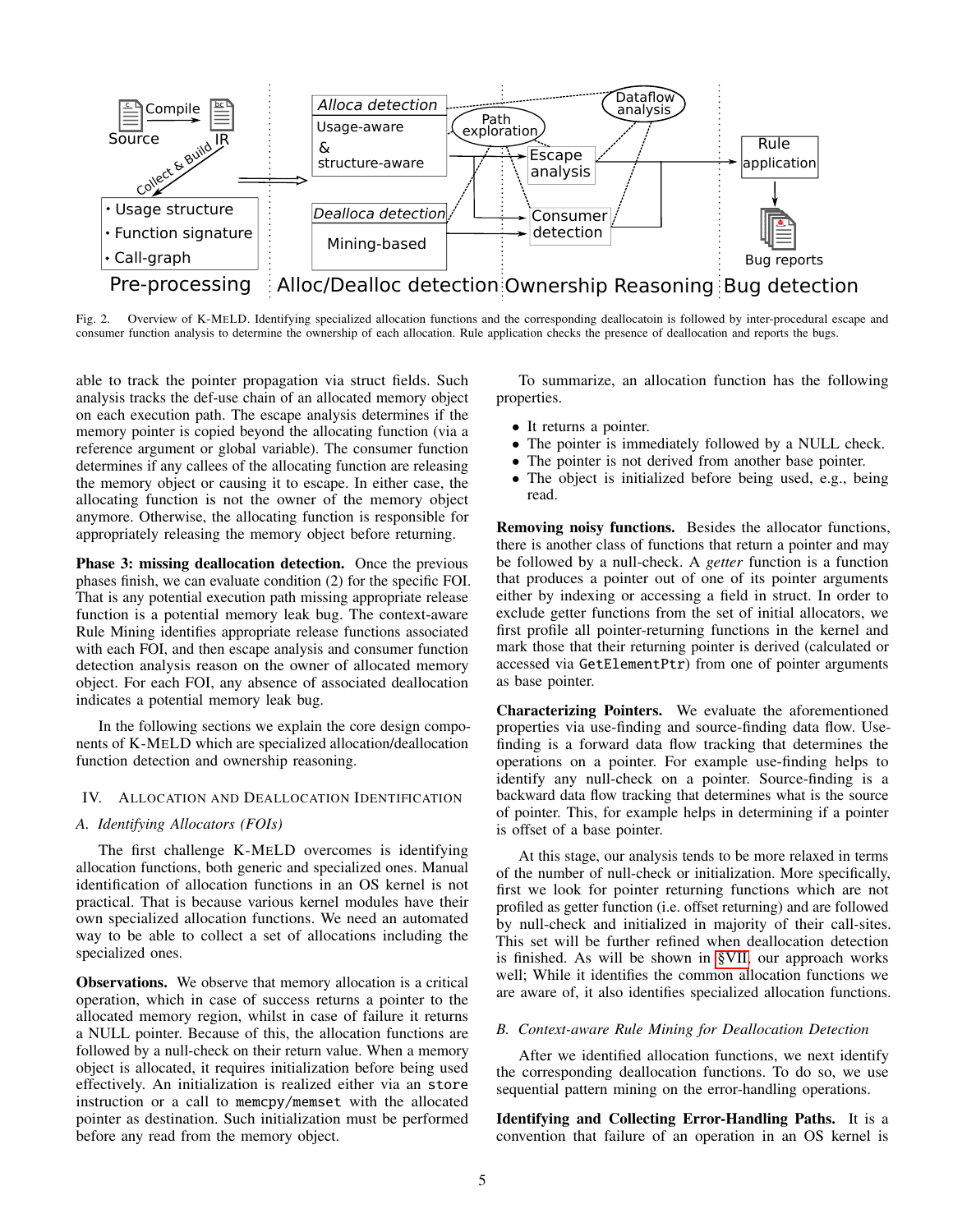reflected in a return status, which in turn should be check by the caller. The error handling is responsible for recovering from errors and preventing the system from entering an unstable or undefined state. Error-handling paths are relatively short, and have clean and important operations to recover from the failure, this makes it a great place to identify paired operations (e.g. release, unlock or close).

To identify error handling paths at each FOI call-site, we first extract intra-procedural execution paths. To do so, we statically explore the control flow graph (CFG) in a depth-first fashion. Each path starts from the function's entry basic block and ends in a basic blocks with return instruction as terminator. Loops are unrolled for just one level. We also filter out the execution paths that do not go through the FOI call. In most cases the FOI return status is checked<sup>[5](#page-5-0)</sup>. If the call to the FOI fails, the corresponding failure branch will not continue to use the resources (e.g., a pointer) returned by the FOI. Therefore, any paths following the FOI failure branch are not interesting to us because there will be no memory leaks. For example, the path going through line 15 of [Figure 1](#page-1-0) cannot lead to a memory leak of skb.

From the set of FOI success paths, we then identify error handling paths. If a path explicitly returns an error code (similar to those used in errno in user space, though kernel conventions use negative values) or NULL, it is an error-handling path. Not all error-handling paths are simple to identify. In most cases, the return status of an operation is checked, and if it turns out as an error code, the same error code is propagated up to the caller.

Referring to [Figure 1,](#page-1-0) the return status of call to crypto\_ report\_alg() is checked at line 24 and the same status code is returned. To identify such more complicated error-handling cases, we look for a critical check. We define a critical check as a check against zero or NULL that has no fall-through and leads to a return instruction with an integer or NULL parameter. A zero/non-NULL return status indicates that an operation was successful, while a non-zero (usually a negative errno) or NULL return status is an indication of the operation failure. Therefore, for each critical check, based on the check predicate we can determine which side of the check is taken when an error happens. This way we can identify non-explicit error handling paths like the one shown in [Figure 1](#page-1-0) line 24.

Sequential Pattern Mining. The mining is applied to the sequential patterns of operations on error-handling paths of a given FOI. This way we can extract the common patterns of error handling for each FOI. A key part of such a finding is which release functions are used to de-allocate the allocated memory object. In terms of memory management, it means when an allocation succeeds (i.e., the memory is allocated), if an error happens later, how the allocated memory should be released. This can be represented by a high-level rule in form of <*call FOI*, *check*, *release*, *return*>. Such a sequential pattern of operations is important because the OS kernel has different mechanisms and functions to allocate and release memory dynamically. Finding associated release functions for any FOI can be addressed via looking for the sequential pattern

of operations at the moment of error handling. Many specialized allocation functions allocate and craft specialized memory objects, which in turn require specialized de-allocation. Using the rule mining technique we identify such specialized release functions associated with a given FOI.

Frequent pattern mining algorithms expect the inputs in the form of a sequence of operations. Once we extract the error handling paths as described in [IV-B,](#page-4-1) each path is transformed into a representation of sequential opcodes. To do so, we retrieve the LLVM opcode of each instruction on the path and form the opcode sequence. For the case of call instructions, we also retrieve the callee function name.

For each FOI, the opcode sequences are fed into the frequent pattern mining algorithm. The result will be a set of opcode patterns associated with error handling paths of the FOI. We take the most general pattern which by definition will be covering the maximum number of error handling paths and use it to identify the associated release function. Such a function is identified by cross-checking the result of mining against the set of operations as the last operation on the allocated pointer. Use-finding has a key role in here as we identify all operations that use a copy of the allocated pointer and consider only such operations in rule mining.

## V. OWNERSHIP REASONING

Another key challenge we have to address to detect kernel memory leaks is to decide where an allocated object is supposed to be released. In K-MELD, we propose a new ownership reasoning mechanism to infer the release locations. The ownership reasoning mechanism includes two components: enhanced escape analysis and consumer function detection.

## *A. Enhanced Escape Analysis*

Understanding how a function manages the ownership of allocated memory is a key factor in designing a precise memory leak detection technique. The second condition of resource release bugs (as mentioned in [§III\)](#page-3-1) refers to that the owner function of the allocated memory fails to release the allocated memory upon finishing the uses. If the allocating function passes on the ownership of the memory object, then there will be no leaking problem if the allocating function finishes without releasing the allocated memory. The ownership can be transferred either via returning the allocated pointer or assigning the allocated pointer to a global object or a reference argument. We call such ownership transfer as escaping the pointer.

For example [Figure 3](#page-6-0) shows a case of an escaping allocated pointer. Here the allocated pointer escapes at line 33 via reference argument bounce\_buf\_ret. Looking at the call graph reveals that the function hgcm\_call\_preprocess\_linaddr() is called repeatedly by hgcm\_call\_preprocess(). Eventually the caller of hgcm\_call\_preprocess() which is vbg\_hgcm\_ call() takes care of releasing bounce\_bufs either in case of success or failure. But the code in [Figure 3](#page-6-0) is still leaking memory at line 27, and it is because the pointers does not escape on this path. This shows the importance of path-sensitive escape analysis that we are employing to determine how the ownership of the allocation is changed. The leak can be resolved by moving the assignment at line 33 to line 23. When an allocation pointer is escaping on a path, then we assume there is another place

<span id="page-5-0"></span><sup>&</sup>lt;sup>5</sup>If such a check is missing, it can be a missing-check bug. Since such bugs are out of the scope of this paper, if FOI is not checked, we assume it was successful.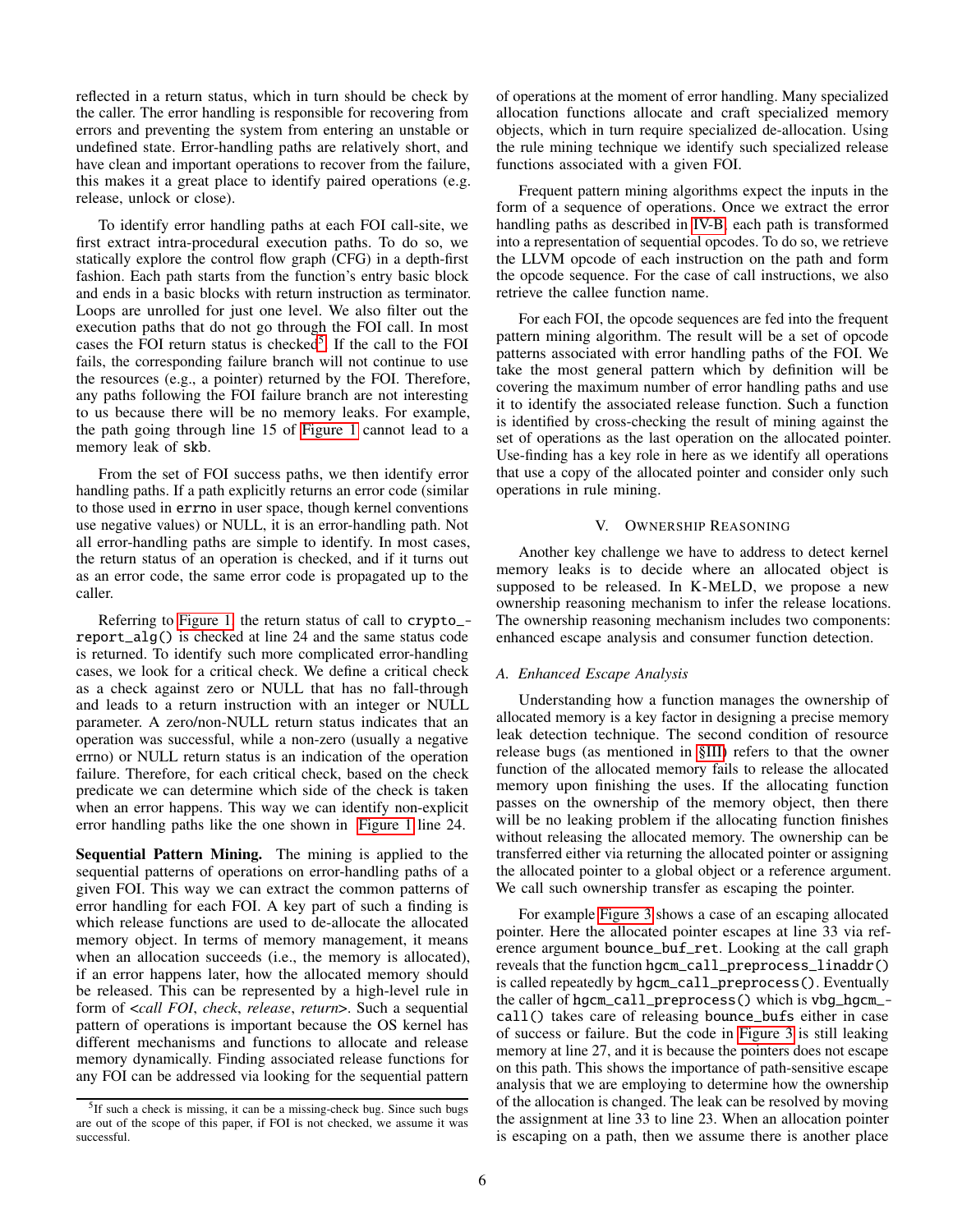```
1 /* File: drivers/virt/vboxguest/vboxguest_utils.c */
2 static int hgcm_call_preprocess_linaddr(
      const struct vmmdev_hgcm_function_parameter *src_parm,
4 void **bounce_buf_ret, size_t *extra)
5 {
6 void *buf, *bounce buf;
7 bool copy_in;
8 u32 len;
9 int ret;
10
11 buf = (void *)src_parm->u.pointer.u.linear_addr;
12 len = src_parm->u.pointer.size;
13 copy_in = src_parm->type != VMMDEV_HGCM_PARM_TYPE_LINADDR_OUT;
14
15 if (len > VBG_MAX_HGCM_USER_PARM)
16 return -E2BIG;
17
18 /* Memory is allocated here */
19 bounce_buf = kvmalloc(len, GFP_KERNEL);
20 /* Check for allocation success */
21 if (!bounce_buf)
22 return -ENOMEM;
23
24 if (copy_in) {
25 ret = copy_from_user(bounce_buf, (void __user *)buf, len);
26 if (ret)
27 return -EFAULT;
28 } else \{29 mems
          memset(bounce_buf, 0, len);
3031
32 \frac{1}{2} /* Allocation pointer is assigned to a reference argument */<br>33 \frac{1}{2} *bounce buf ret = bounce buf:
       *bounce buf ret = bounce buf:
34 hgcm_call_add_pagelist_size(bounce_buf, len, extra);
35 return 0;
36 }
```
<span id="page-6-0"></span>Fig. 3. An example of escaping pointer: The allocation pointer bounce\_buf is escaping via a pointer argument at line 33. But it is not enough to the prevent memory leak at line 27 (CVE-2019-19048).

of code responsible to manage the allocation, and the current path is not further explored for leak finding. This avoids the path-explosion problem and the tracking of complicated data flows, which in turn reduces false positives.

As mentioned in [§IV-A](#page-4-2) source-finding is a backward data flow tracking which is employed to identify the sources of any destination that the allocation pointer is copied into. Sourcefinding determines the destination of copy at line 33 is a function argument. We tend to identify escaping pointer as those are the pointers that their ownership is passed to other functions, so it is safe if the current function do not release them. To identify if an allocated pointer is escaping we should find any variable that such pointer is copied into (via use-finding) and then determine the kind of the destination variable (via source-finding). If the destination variable is used in a return instruction, is a global variable, or is a function argument, then we can conclude that the allocated pointer escapes.

Path-sensitive escape analysis. Such an escape analysis should be path-sensitive as not all the execution paths may reach to the escaping point (as in Figure [3\)](#page-6-0). Therefore, after identifying error handling paths (as described in [IV-B\)](#page-4-1) we perform escape analysis on each path. If the allocated pointer escapes on a specific error handling path, then we exclude such a path from the rest of our analysis, because the ownership is changed and the allocating function is not the sole entity having a handle on the allocated memory. It means if the allocating function terminates without releasing the allocated memory, there are still other live pointers to the allocation and no memory leak yet has happened. Instead we collect the escaping pointer information and go after the callers of the allocating functions one by one, and look for potential memory leak. This requires an inter-procedural analysis to track the operations performed on the escaping pointer in the context of the callers.

## *B. Consumer Function Detection*

Consumer functions are another place that the ownership of an allocated memory object is changed. An allocating function may pass the memory object to its callees, so K-MELD analyzes those receiving callees to make sure ownership is not changed once returning from such callees. If the callee is a consumer, then there will be no memory leak. It means any execution path that is going through a consumer function, should be disregarded for memory leak detection.

Figure [4](#page-7-0) shows an example of consumer function. The specialized allocator alloc\_skb allocates a new network buffer skb at line 12. At line 16 skb is passed to the function t4\_mgmt\_tx which in turn passes skb to ctrl\_xmit at line 26. As the implementation of ctrl\_xmit shows the buffer is consumed on all execution paths. More specifically, the skb is released at lines 36 and 47, and is escaped via being added to a queue at line 42. This confirms the code at line 18 should not release skb. This example shows how K-MELD requires an inter-procedural analysis to track skb across the function calls.

Remember at this stage K-MELD knows associated deallocations of the FOI. So a pointer receiving callee becomes a consumer when on all of its execution paths it either releases or escapes the allocated pointer. This is realized by applying escape analysis to the paths of the callee, and also tracking the propagation of the allocated pointer in the callee to determine if it reaches any deallocation function.

Conditional consumers. While analyzing consumer function candidates, it may be the case that the candidate consumes (releases or causes to escape) the memory object conditionally. For example in [Figure 5](#page-7-1) the allocated nskb is passed to skb\_ put\_padto which tries to pad the buffer. If it fails to do so, the memory object is released (as in line 38). But if it succeeds (as in lines 23 and 35) the ownership is not changed and the allocating function has to handle nskb appropriately. K-MELD handles such cases by first identifying the critical check at line 11. Then via the condition predicate it determines if the current path is associated with success or failure of skb\_put\_padto as described in [IV-B.](#page-4-1) For example line 12 is associated with the failure, then when processing skb\_put\_padto, K-MELD only considers failure execution paths (only paths ending at line 39). This way K-MELD determines the code at line 12 is not responsible to release nskb, and there is no leak.

## *C. Detecting Bugs Using Mined Rules*

Now that we presented the techniques, all the ingredients are ready to check the satisfiability of the two memory leak conditions in section [III:](#page-3-1) the function owns the allocated memory object, but fails to release it. As described in [IV-A,](#page-4-2) we collect the initial set of FOIs and then extract the error-handling paths as explained in [IV-B.](#page-4-1) These paths are fed into the rule mining to detect associated deallocation functions as described in [IV-B.](#page-4-1) We prune the escaping paths and those going through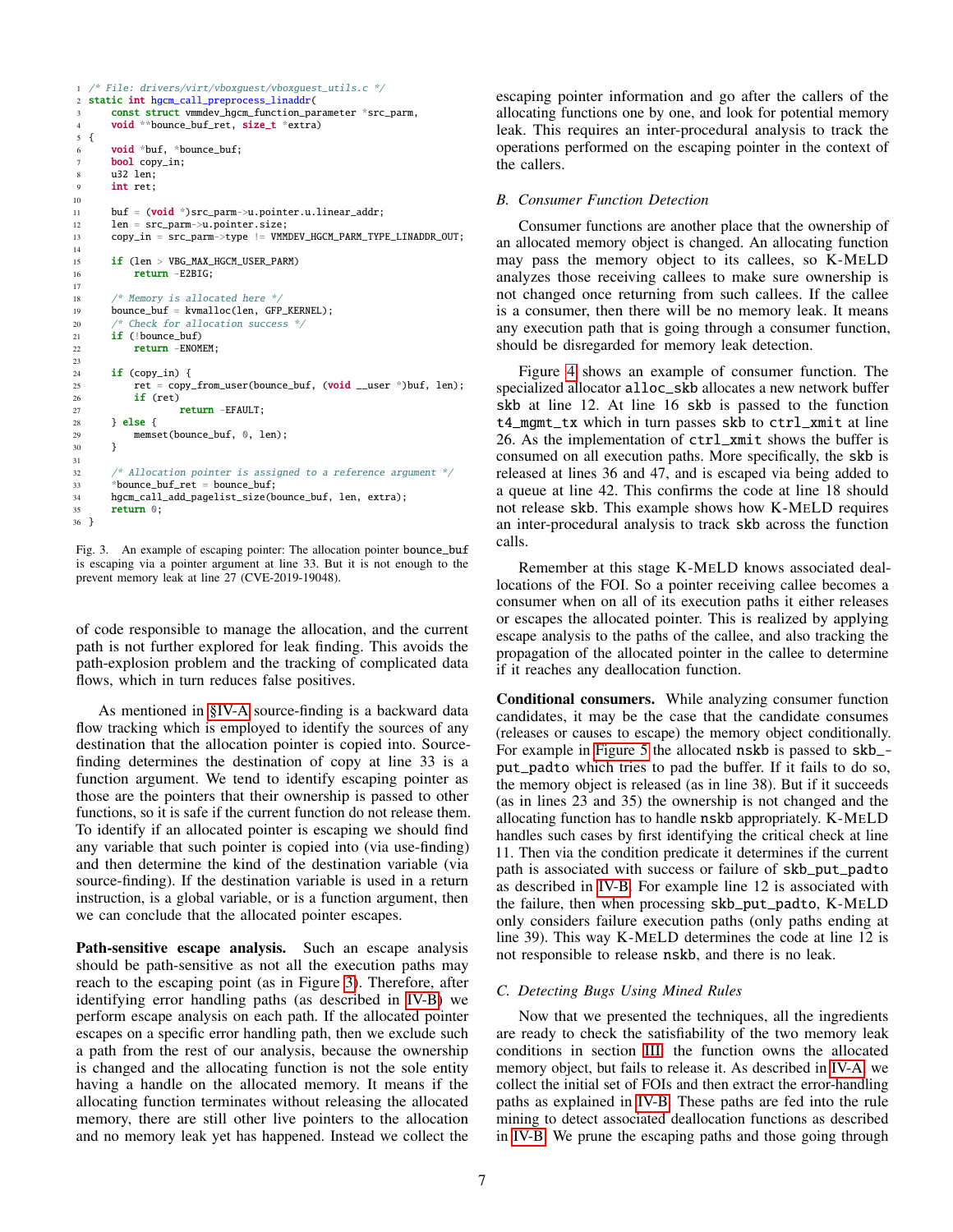```
1 /* File: drivers/net/ethernet/chelsio/cxgb4/srq.c */
2 int cxgb4_get_srq_entry(struct net_device *dev,
             int srq_idx, struct srq_entry *entryp)
4 {
 5 \qquad \ldots6 struct adapter *adap;
7 struct sk_buff *skb;
 8 ...
9 adap = netdev2adap(dev);
10 ...
11 /* ALLOCATION */
12 skb = alloc_skb(sizeof(*req), GFP_KERNEL);<br>13 if (!skb)
      if (!skb)14 return -ENOMEM:
15 ...
16 t4_mgmt_tx(adap, skb); /* CONSUMER */
17
18 return rc;
19 }
20
21 /* File: drivers/net/ethernet/chelsio/cxgb4/sge.c */
22 int t4_mgmt_tx(struct adapter *adap, struct sk_buff *skb)
23 {
24 int ret;
25 ...
26 ret = ctrl_xmit(&adap->sge.ctrlq[0], skb); /* CONSUMER */27 ...
28 return ret;
29 }
30
  static int ctrl_xmit(struct sge_ctrl_txq *q, struct sk_buff *skb)
32 {
33 ...
      34 if (unlikely(!is_imm(skb))) {
35 WARN_ON(1);
36 dev_kfree_skb(skb); /* RELEASE */<br>37 return NET_XMIT_DROP;
      27 return NET_XMIT_DROP;
38 }
39 ...
40 if (unlikely(q->full)) {
4142 __skb_queue_tail(&q->sendq, skb); /* ESCAPE */
43 spin_unlock(&q->sendq.lock);
44 return NET_XMIT_CN;
45 }
46
47 kfree_skb(skb); /* RELEASE */
48 return NET_XMIT_SUCCESS;
49 }
```
<span id="page-7-0"></span>Fig. 4. Consumer function example: t4\_mgmt\_tx consumes the buffer skb unconditionaly.

consumer functions. The remaining paths are used in a patternmatching step to detect the paths that miss the release function. Such paths comprise K-MELD's memory leak reports.

## VI. IMPLEMENTATION

We have implemented K-MELD as multiple LLVM passes, integrated with Python code to run the passes and rule mining, and then perform the pattern matching.

#### *A. Potential Allocation Functions*

As our ultimate goal is detecting memory leak bugs, we need to populate an initial set of potential memory allocation functions. Such functions will become the initial set of FOIs for the rest of our analysis. In order to scale to the large number of specialized allocation functions in the kernel, we need this phase to be automated.

Using a preprocessing LLVM pass over all the kernel, we identify any pointer-returning function. Then looking into the definition of that function, we make sure the returning pointer is not derived from any pointer argument, because allocation

```
1 /* File: net/dsa/tag_ksz.c */
2 static struct sk_buff *ksz_common_xmit(struct sk_buff *skb,
 3 struct net_device *dev, int len)
 4 {
 5 nskb = alloc_skb(NET_IP_ALIGN + skb->len +
 6 padlen + len, GFP_ATOMIC);
 7 if (!nskb)
 8 return NULL;
  9 ...
10 /* CONDITIONAL-CONSUMER */
11 if (skb_put_padto(nskb, nskb->len + padlen))
12 return NULL;
13 ...
14 return nskb;
15 }
16 /* File: net/core/skbuff.c */
17 int __skb_pad(struct sk_buff *skb, int pad, bool free_on_error)
18 {
19 int err;
20 int ntail;
21 if (!skb_cloned(skb) && skb_tailroom(skb) >= pad) {
22 memset(skb->data+skb->len, 0, pad);
23 return 0;
24 }
25 ...
26 if (likely(skb_cloned(skb) || ntail > 0)) {
27 err = pskb_expand_head(skb, 0, ntail, GFP_ATOMIC);
28 if (unlikely(err))<br>29 aoto free skb:
               goto free_skb;
 30 }
       err = skb_linearize(skb);
 \frac{32}{33} if (unlikely(err))<br>\frac{33}{33} aoto free skb:
33 goto free_skb;<br>34 memset(skb->data +
       34 memset(skb->data + skb->len, 0, pad);
35 return 0;
 36 free_skb:
37<br>3838 kfree_skb(skb);<br>39 return err:
       return err;
40 }
```
<span id="page-7-1"></span>Fig. 5. Conditional Consumer function example: skb\_put\_padto consumes the buffer skb on failure.

function is supposed to return a previously non-existent memory object. To do so, we use source-finding described in [§IV-A](#page-4-2) to make sure the returning pointer is a not coming from a pointer argument. After that, we look at the call-sites of the candidate allocator and using use-finding analysis determine if the returned pointer is being null-checked and initialized or not. This can identify a caller function of a primitive allocator (like kmalloc) as a new allocator. Such design choice reduces the tracking of complicated and lengthy data flows.

For some reason not all memory allocations are nullchecked. As an example if flag GFP\_NOFAIL is passed to kmalloc, the allocation cannot fail [\[21\]](#page-13-11). Additionally, some primitive allocators like kzalloc or kcalloc zero-initialize the memory object. Therefore, at this stage it is enough a candidate allocator to be null-checked or initialized at least in 40% of cases (such threshold was selected based on empirical observations in common allocators). This initial list of functions later will be pruned when we apply release detection described in [§IV-B.](#page-4-1) Any function that fails to yield at least one release function in rule mining will be discarded from the analysis results.

#### *B. Path Exploration*

To identify error handling paths, as described in [§IV-B,](#page-4-1) we statically explore the CFG and determine if a path is error handling or not. To avoid path explosion problem, in addition to loop unrolling, we set a hard limit to the number of paths we explore per function. We also set a limit on the path depth to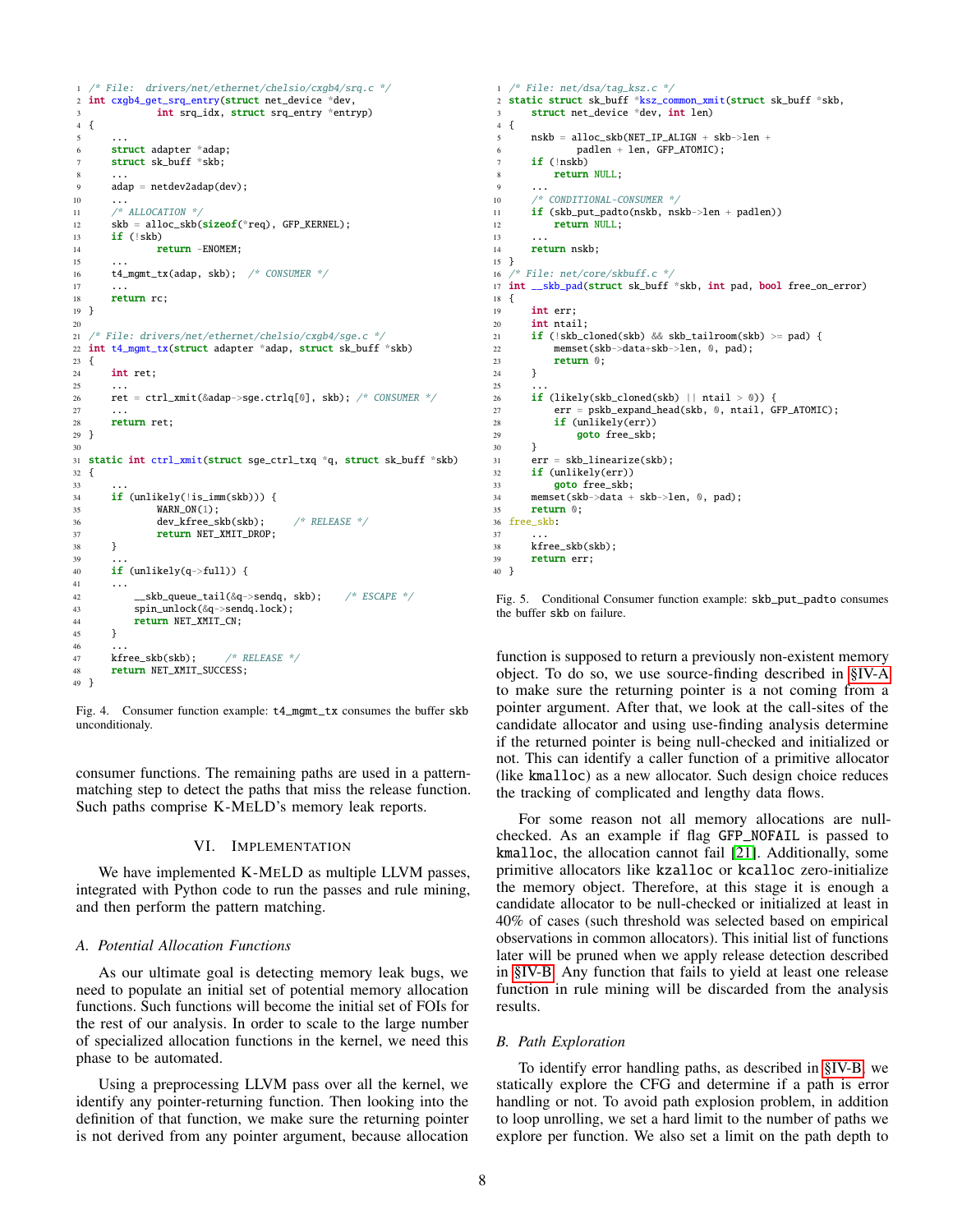handle deep paths like mutually recursive calls. In the current implementation, we set the both limits to 1000. Such a limit was selected empirically to balance the pass running time and the leak detection rate.

When exploring the paths, we keep track of the uses of the allocated pointer. For each explored path, we maintain a list of opcodes that work on FOI result; specifically, function calls that take the FOI result as an argument. Such call instructions, are used for consumer function detection. For each explored path, we also record the last call instruction taking the FOI result as an argument in a set called *last\_foi\_use*.

Pruning Infeasible Paths. We employ a simple but effective infeasible path pruning. K-MELD is interested in the execution paths where the allocation was successful. After detecting the initial null-check on the FOI result, any subsequent null-check on the same pointer will result in infeasible path if the condition is taken. Therefore K-MELD prunes a path if any branch, either in the allocating function, or in a consumer function, implies that the allocated pointer is null.

## *C. Context-aware Rule Mining*

For the purpose of sequential pattern mining, we employed the CloFAST [\[12\]](#page-13-12) algorithm. CloFAST is a fast algorithm for discovering closed sequential patterns from a set of sequences. A sequential pattern is a sub-sequence that appears in many input sequences, and intuitively a pattern is closed if it cannot be extended. More precisely the *support* of a sequential pattern is the ratio of the number of times the sequential pattern appears divided by the total number of input sequences. The input to the CloFAST is a sequence database and a user-defined minimum support *minsup*. The sequence database is a set of sequences where each sequence is a list of opcodes associated with error handling paths as described in [§IV-B.](#page-4-1) The minimum support is a frequency threshold in terms of percentage which is used to recognize a frequent sequential pattern. A frequent sequential pattern is a pattern with a support level of no less than *minsup*. A closed sequential pattern is a frequent sequential pattern that is not a subset of any other pattern with the same support level. Discovering closed sequential patterns is more efficient than finding all sequential patterns while missing no information about the patterns [\[12\]](#page-13-12). Informally, as all sub-patterns of a frequent pattern are also frequent, therefore mining closed sequential patterns avoids generating unnecessary patterns and as a result yields savings of space and computational costs. In our implementation we empirically set the *minsup* to 0.6, as further described in [§VIII.](#page-11-0) In our implementation we noticed a limitation of the mining algorithm with respect to the number of input sequences. Meaning that the algorithm was not able to process all execution paths even on a machine with a large amount of memory. We avoided this limitation by first applying escape analysis to prune uninteresting paths, and then feeding in the sequence of operations on each path as input to the mining algorithm.

Release Function Identification. Once the rule mining is finished, we will have a set of sequential patterns for the specific FOI. We are interested in the patterns that follow the correct behavior of memory release; meaning <*Call FOI*, *check*, *release*, *return*>. Such a pattern is used to identify the associated release function to the FOI. We cross-check the mined pattern

against *last\_foi\_use* set populated at the path exploration phase. This confirms the candidate release is the last function working on FOI.

# *D. Ownership Reasoning*

Path-sensitive Escape Analysis. We employ escape analysis to track the ownership of the allocated memory. K-MELD's use of escape analysis is inter-procedural in that if a pointer escapes from the current function  $f$ , it is never reported as a leak from  $f$ . However all the callers of  $f$  are tracked to check for leaking the pointer.

Consumer Function Path Profiling. For the purpose of consumer function detection, K-MELD analyzes any called function that takes the allocated pointer as an argument. It labels the callee paths as success or failure based on the return code. Then each caller path is associated with either of these path collections. If the caller path takes the success side of the consumer candidate, then callee's success paths are considered for releasing or escaping the allocated pointer, and vice versa.

Inter-procedural Data Flow. At multiple stages, K-MELD employs inter-procedural data flow analysis to track the allocated pointer. For each LLVM call instruction taking allocated pointer as an argument, we determine the argument index in the call instruction. Then in the definition of the callee we start tracking the argument at that index. This way K-MELD monitors the propagation of pointers across functions.

# *E. Pattern Matching and Error Finding*

When we have identified the release functions associated with the specific FOI, K-MELD then goes through the error handling paths extracted for the FOI and applies pattern matching. The pattern are of the form <*call FOI*, *check*, *call release*, *return*> where any call to the identified release functions will match the *call release* item.

Any path failing to match in the previous step will be further investigated for potential consumer functions. K-MELD looks at the function calls on the allocated pointer and checks if the associated paths in the callee are consuming the pointer or not. If consuming, such a path is disregarded as a potential bug.

This way any error handling path deviating from the common approach of memory releasing will be found. Then such bug candidate paths are manually audited to confirm it is a memory leak bug. Once confirmed, we then prepare a patch to fix the bug and submit the patch to the code contributors.

## VII. EVALUATION

<span id="page-8-0"></span>The effectiveness and scalability of K-MELD is tested on the Linux kernel, version 5.2.13-stable. We compiled the kernel code into LLVM bitcode using allyesconfig, and got 18074 LLVM IR bitcode files. The experiments were carried out on an Intel Xeon CPU server with 48-cores and 256GB RAM, and runs Ubuntu-18.04 OS with LLVM v8.0 installed.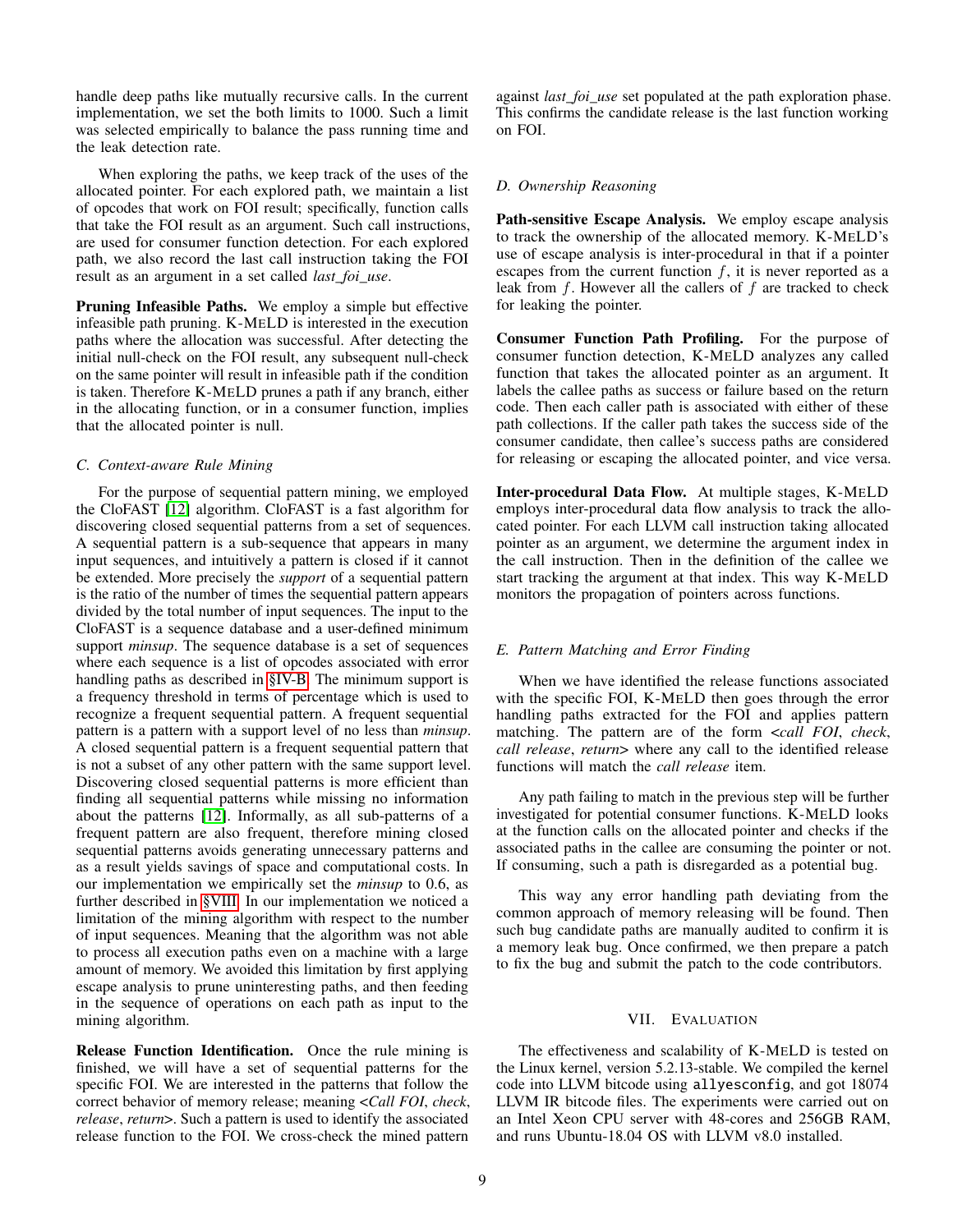## *A. Scalability*

LLVM bitcode generation for the whole kernel took 5 hours. Allocation function collection took less than 2 hours. Note that these two steps are a one-time process and can be reused. Sequential pattern mining and pattern matching for identifying deallocators took slightly more than one hour only. The detection for each FOI takes from seconds to 4 hours (with 3 minutes average). The most time-consuming case (4 hours) is for kmalloc with the largest number of callsites. Note that based on K-MeLD design, each FOI can be analyzed independently, making it possible to benefit from parallelization.

## *B. Set of Allocations and Associated Deallocations*

Using the methods described in [§IV-A](#page-4-2) we populated an initial set of 4621 candidate allocator functions. Furthermore, once the rule mining finished, those failing to produce at least one associated deallocation, are pruned. This left us with 807 allocation functions.

A collection of these functions are listed in [Table V](#page-15-0) in [§A](#page-14-8)<sup>[6](#page-9-0)</sup> showing each allocation, the number of call-sites, and the associated identified deallocation function. These functions are considered as FOI for our evaluation. These FOIs have a wide range of frequency (some with many call sites, some with just a few), and so demonstrate K-MELD's effectiveness for both general-purpose and specialized allocation functions. Withing this set of 807 functions, there are 4 generic allocation functions (like kmalloc) with over one thousand callsites, along with more specialized allocation functions with callsites down to 2 (like charlcd\_alloc). K-MELD was able to find the associated release functions for even the most specialized allocation functions (with as few as 2 callsites). The third column in Table [V](#page-15-0) shows this result. Looking at the FOIs and associated releases, we identified only 15 false positive cases (1.8%). Such cases are result of incorrectly paired functions in the mining algorithm [\(IV-B\)](#page-4-1). In [VIII](#page-11-0) we discuss the effect of minimum support parameter in the mining algorithm on the rate of false positive and false negative. Moreover, there were allocators like fscache\_alloc\_retrieval that were not selected as FOI, but were covered by K-MELD. These functions are either escaping the allocation through pointer arguments, or did not pair with a specific deallocator. But essentially they are using other primitive allocators like kzalloc and are processed as escaping functions. Looking into the internal of 807 FOIs, we found a small number of primitive allocators (21 FOIs, comprising 2% of all selected FOIs) that are used to perform the actual allocations.

This selection of allocation and associated deallocation functions are necessary for effectively detecting memory leak bugs. To the best of our knowledge, none of the previous detection techniques used such a rich set of allocation-deallocation functions.

# *C. Found Bugs*

In total, K-MELD generated 458 leak warnings. After manual audit we confirmed 218 new memory leak bugs. This means K-MELD is bearing 52% false positive. We prepared patches and submitted for those bugs. To date, 106 patches have been confirmed by the Linux code maintainers and the rest are under review. [Table VI](#page-18-0) (in [§A\)](#page-14-8) lists all the found bugs, giving the source code file, function name, the FOI name, and whether the bug is confirmed or not yet. We reported the number of bugs based on the patches submitted, meaning that a single patch sometimes covers multiple memory leaks in the same function. We also requested CVE IDs for the leak bugs found, which to date we received 41 CVEs as listed in [Table VII](#page-23-0) (in [§A\)](#page-14-8).

The bugs we found are spread among the most common allocation functions like kmalloc (with 9244 call-sites) and kzalloc (with 9926 call-sites); to the most specialized allocation functions like sync\_file\_alloc, edac\_mc\_alloc() and nlmsg\_new() with 2, 17 and 333 call-sites, respectively.

From the perspective of specialized modules, among 218 detected bugs, 115 were related to the FOIs with 400 call-sites or less. These results demonstrate the utility of K-MELD to detect memory leak bugs even in specialized kernel modules.

#### *D. Exploitability Analysis*

| <b>Entry functions</b>   | Attacker  | <b>Count</b> |
|--------------------------|-----------|--------------|
| System calls             | Userspace | -137         |
| <b>Ioctl handlers</b>    | Userspace | - 173        |
| <b>IRO</b> handlers      | Hardware  | 173          |
| Reachable from any entry |           | 182 (83.9%)  |

<span id="page-9-1"></span>TABLE I. THE NUMBER OF REACHABLE BUGS FOR DIFFERENT TYPES OF ENTRY FUNCTIONS. IRQ = INTERRUPT REQUEST, IOCTL = I/O CONTROL.

As a first step toward automatically assessing the security impact of the bugs found by K-MELD, we have tested the control-flow reachability of each bug location from common attacker-controllable kernel entry points. Precisely determining the exploitability or even just reachability of bugs found statically is a hard problem, especially in a kernel. Dynamic approaches such as fuzzing or whole-kernel symbolic execution can confirm exploitability if they find a triggering input, but the search space is so large that these approaches can run indefinitely without showing the absence of an exploit, and code that interacts with hardware is challenging to execute in simulation. Detailed checking of path feasibility such as with static symbolic execution and constraint solving is also expensive and suffers from path explosion. Therefore, in this project, we weaken these conditions and try to find the reachable call stacks between entry points function to vulnerable functions.

To this end, we first analyzed the call relationship for every function in the Linux kernel. To improve the accuracy rate, we identify the indirect-calls and refine the indirect-call targets by using struct type matching [\[25,](#page-13-13) [26,](#page-13-14) [50\]](#page-14-9). Then, we can build a complete call-graph for the whole kernel. Based on this call-graph, we try to find the shortest path between every attacker-controllable functions to the functions that include memory leak bugs.

As the starting points of these paths, we identify three kinds of attacker-controllable functions in the Linux kernel:

<span id="page-9-0"></span><sup>&</sup>lt;sup>6</sup>The full list is available anonymously at:<https://pastebin.com/raw/hBfiqnEp>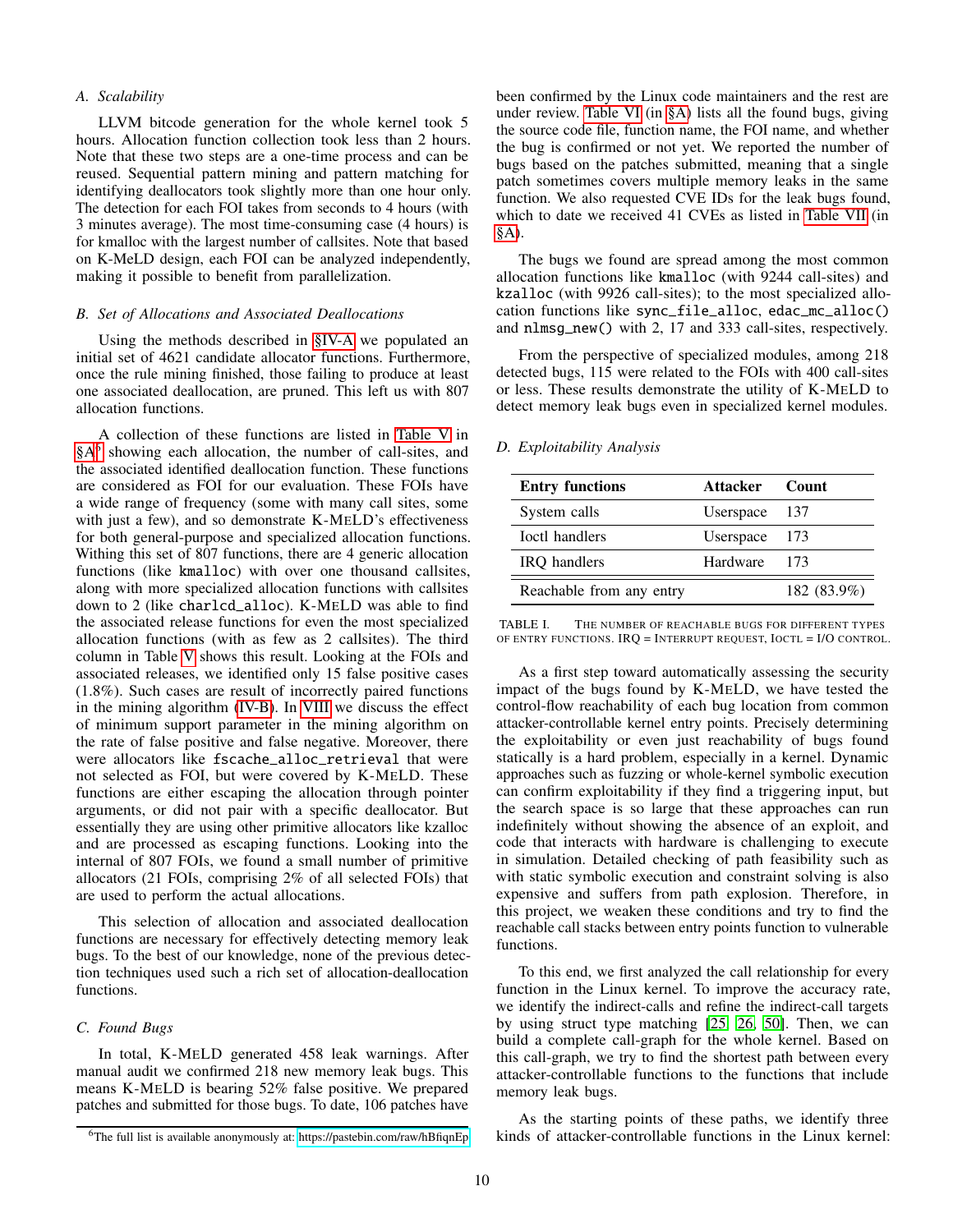system calls, I/O control handler functions, and interrupt request handlers functions. Previous works such as [\[42\]](#page-14-10) and [\[9\]](#page-13-15) have used these functions as entry points to guide the kernel fuzzer, which show the effectiveness of these entry points. Finally, we find 83.9% of bugs found by K-MELD can be potentially reached from attacker-controllable points. Though this analysis is coarse-grained, it confirms our intuition that a majority of memory leaks in a kernel can likely be triggered by a local user or a misbehvaing hardware device. By contrast an example of a leak that cannot be triggered in this way is one that occurs during kernel boot. [Table I](#page-9-1) shows the number of vulnerable functions that can be reached for different types of entry points.

#### *E. False Positive Analysis*

K-MELD has a false-positive rate of 52%, which we believe is acceptable for a static analysis tool applied to an OS kernel. We revisited the false warnings issued by K-MELD to get an understanding on the sources of such false positives.

Infeasible paths are one of the main sources of false warnings. As we use static path exploration and do not check for path feasibility except a few cases, K-MELD may assume some infeasible paths as potential leaks. Incorporating some more expensive analysis like under-constrained symbolic execution [\[38\]](#page-14-11) can help avoid these cases. Customized devicemanaged allocations caused false warnings, too. These are driver-specific allocations that autonomously release all the allocated resources at the time of device detachment. Uncommon customized release functions which K-MELD fails to identify in the rule mining step are another source of false positives. These functions do not pass the minimum threshold of mining and are basically not a wrapper for the common release functions; therefore, it leads to false positive. For example, K-MELD correctly identified kmem\_cache\_free() as the release for kmem\_cache\_alloc(), but in 9 cases the allocated cache is released via abort\_creds().

## *F. False Negative Analysis*

K-MELD misses memory leak bugs if the allocation function is not in the set of FOIs. Additionally, even though we incorporate inter-procedural escape and consumer function analysis, these analyses are not complete and there may be cases where pointer propagation is lost due to aliasing or complicated data structure assignments. In order to perform a false negative analysis we decided to use 17 previously detected memory leak bugs which were assigned CVEs as ground truth. These bugs were spread among multiple versions of the Linux kernel over the span of 10 years. Instead of compiling multiple versions of the kernel, we reproduced each bug by undoing the proposed patch.

[Table II](#page-10-0) shows the results of this analysis. Out of 17 cases, it turned out one was false positive and the initially merged patch was reverted later<sup>[7](#page-10-1)</sup>. K-MELD correctly identifies 9 of those memory leaks, and correctly identifies the reverted one as escaped pointer. Two of those bugs are out of scope, as the source of the bug is not missing a release function, but API confusion<sup>[8](#page-10-2)</sup>. Four of the bugs were not reproducible due

| CVE#           | Reproducible | <b>K-MELD Success/Failure</b> |
|----------------|--------------|-------------------------------|
| CVE-2019-8980  |              | <b>Success</b>                |
| CVE-2019-9857  | ✓            | <b>Success</b>                |
| CVE-2019-16995 |              | Failure                       |
| CVE-2019-16994 |              | <b>Success</b>                |
| CVE-2019-15916 |              | <b>Success</b>                |
| CVE-2019-15807 |              | <b>Success</b>                |
| CVE-2019-12379 |              | Success (correctly rejected)  |
| CVE-2018-8087  |              | <b>Success</b>                |
| CVE-2018-7757  | ✓            | <b>Success</b>                |
| CVE-2018-6554  | X            |                               |
| CVE-2016-9685  | ✓            | <b>Success</b>                |
| CVE-2016-5400  | ✓            | <b>Success</b>                |
| CVE-2015-1339  | X            |                               |
| CVE-2015-1333  | X            |                               |
| CVE-2014-8369  | ✓            | out-of-scope                  |
| CVE-2014-3601  | ✓            | out-of-scope                  |
| CVE-2010-4250  | X            |                               |

<span id="page-10-0"></span>TABLE II. FALSE NEGATIVE ANALYSIS RESULTS BASED ON PREVIOUS MEMORY LEAK CVES

to the code structure changes between kernel versions. Finally, K-MELD missed one bug due to the complicated pointer propagation. More specifically, the allocation function causes the allocated pointer to escape by adding it to a list in a field of reference argument. K-MELD loses the track of the pointer when it gets to the caller.

#### *G. Comparison with Hector*

Hector [\[41\]](#page-14-4) is the closest detection tool to K-MELD. Hector detects resource release bugs in a function if some errorhandling paths correctly release the allocated memory while some other do not. Thus Hector fails to detect bugs in a function where no path is correctly releasing the allocated memory. The presence of correct path is a hint to hector to decide the current function in the owner of the allocated pointer.

Unfortunately, Hector's source code is not available, so we cannot run it on the same kernel used in our main evaluation. Instead we compile the old kernel used by Hector to LLVM bitcode and run K-MELD on it. Hector reports bugs in version 2.6.34. Despite the challenges of compiling an old kernel using LLVM, we managed do so partially and produce 6861 bitcode files. On the other hand, we were able to obtain a raw table of outputs from Hector authors containing 4979 entries. By cross-referencing the table entries and the patches submitted by authors to the Linux kernel<sup>[9](#page-10-3)</sup>, we were able to retrieve 29 memory leak bugs identified by Hector. 16 of these bugs were in the sources that produced bitcode. K-MELD successfully detected all of these 16 bugs. [Table IV](#page-14-12) in [§A](#page-14-8) lists these bugs.

<span id="page-10-2"></span><span id="page-10-1"></span> $7$ CVE-2019-12379: commit 84ecc2f was reverted by 15b3cd8.

<sup>8</sup>The leak happens because kvm\_pin\_pages() expects size, but kvm\_ unpin\_pages() expects the number of pages as argument.

<span id="page-10-3"></span><sup>9</sup>Linux Kernel Mailing List: https://lkml.org/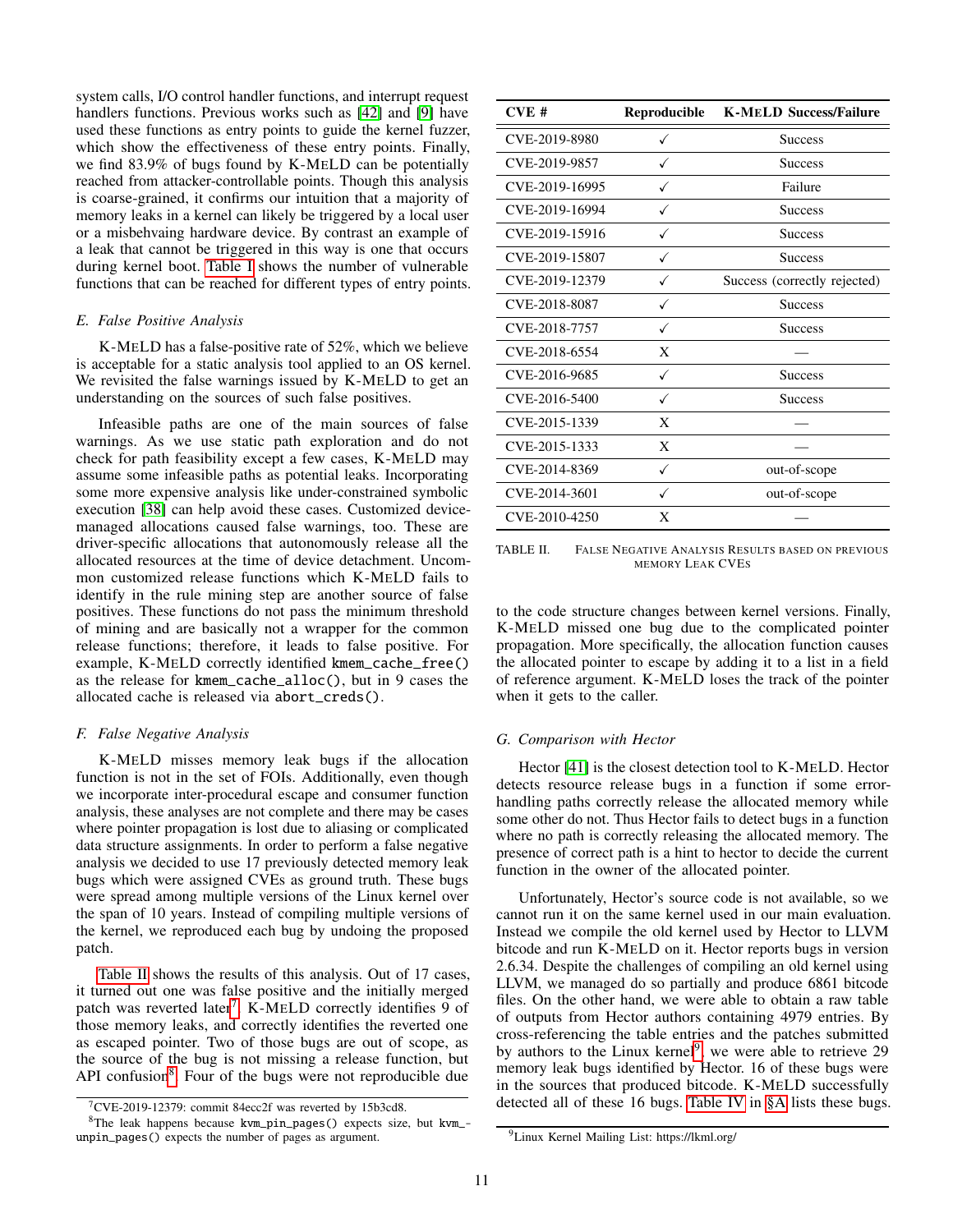This experiment also demonstrated how good K-MELD is in terms of detecting known bugs.

#### *H. Effectiveness of Escape and Consumer Function Analysis*

K-MELD incorporates inter-procedural path-sensitive escape and consumer function analysis to reason on the ownership of the allocated pointer. The escape analysis affects whether an execution path should be further considered for potential leak finding or not. Consumer function analysis determines if the pointer is consumed once passed to a function. As a result, both of these analyses affect the number of reports K-MELD may generate for each FOI.

To evaluate the effectiveness of such analyses, we monitor the total number of reports generated by K-MELD with each of these analyses enabled and disabled. Our experiments demonstrated disabling escape analysis increases the number of reports to 1292, while disabling consumer function analysis produces 1386 reports. This results confirms the effectiveness of our path-sensitive escape and consumer function analyses to reduce the false positive rate. We manually audited 20 of these suppressed reports which were selected randomly and it did not reveal any missed bug.

## VIII. DISCUSSION

<span id="page-11-0"></span>In this section we describe some additional design choices in our implementation and evaluation.

Choosing Minimum Support. The rule mining algorithm uses the parameter *minsup* to determine if a sequence is frequent or not. This threshold affects the quality of identified release functions for a given FOI. A too-high minsup may lead to missing release functions of a given FOI, while a too-low minsup may lead to incorrectly identified releases.

To perform pattern matching we need at least one release function; if we miss a release function it contributes to false positive in leak warnings by K-MELD. If we incorrectly identify a release function it causes false negative. We prefer to choose a *minsup* that does not yield incorrect release functions to avoid false negative with the cost of some false positive.

To demonstrate the effect of different support levels on the release function detection we randomly selected 100 potential allocation functions and recorded the number of correct and incorrect pairs. Figure [6](#page-11-1) shows the result. As it shows, *minsup=0.6* provides a good trade-off between release detection true positives and false positives.

Managed Resource Allocation. A feature known as managed device resources was introduced in kernel 2.6.21 [\[18\]](#page-13-16). In this model, each device driver maintains a list of allocated resources which will be released when the device is detached. It means a manged resource allocator adds the memory to the device list upon successful allocation. As documentation states, there is no explicit release needed for managed resource allocation. Such functions were not selected as potential FOIs because in the mining step they did not yield at least one release function. [Table III](#page-11-2) lists such functions.

Reference Counting. The Linux kernel uses the technique of reference counting [\[32\]](#page-14-13) for some objects. Using reference counting to manage the lifetime of an object is to have a



<span id="page-11-1"></span>Fig. 6. The effect of different *minsup* on deallocation detection

| $d$ evm_kmalloc $()$   | devm_kmalloc_array()    |
|------------------------|-------------------------|
| $devm_kcalloc()$       | $d$ evm_kzalloc $()$    |
| devm_kmemdup()         | devm_kstrdup()          |
| $d$ evm_kasprint $f()$ | $d$ evm_kvasprint $f()$ |
| devm_get_free_pages()  | devm_free_pages()       |

<span id="page-11-2"></span>TABLE III. LIST OF MANAGED RESOURCE ALLOCATIONS

counter which is incremented whenever a reference is taken, and decremented whenever a reference is released. When this counter reaches zero, then any resource (like the memory) used by the object can be freed. In our initial results we noticed a higher number of false positives for some general purpose allocators like kmalloc and kzalloc. After investigations it turned out that reference counting releases are a major factor of such false positives. We decided to perform another round of mining, but this time just using the set of paths that were not matched via kfree as release. Results were satisfying where we identified three reference counting releases: kref\_ put, kobject\_put, and put\_device. Therefore, we added these three functions to the set of release functions, whenever kfree was identified as release.

Escaped Pointers. The path-sensitive escape analysis helps with determining the locations of the code where the ownership of the allocated memory is transferred. One strategy could be tracking an escaping pointer in the context of the caller. If the pointer is escaped to the caller via return or a reference argument, then the caller is analyzed from the instruction following the call. Tracking the pointer propagation determines if it is being released or not. We tried this in K-MELD and for each escaping pointer, tracked any potential caller. It produces 131 reports, which auditing half of them did not reveal any bug. Therefore we decided to de-rank those reports. Our understanding is that complicated data flow used for escaping via reference arguments and more complex feasible paths on multiple levels of call-graph hinder the precision.

K-MELD does not track an allocation when it is added to a global list or queue; therefore it may miss any subsequent memory leaks. Our analysis shows that such cases of escape are mainly realized through variants of list\_add and queue\_tail functions.

Ranking Results. When exploring the execution paths as described in [IV-B](#page-4-1) we do not check for complicated infeasible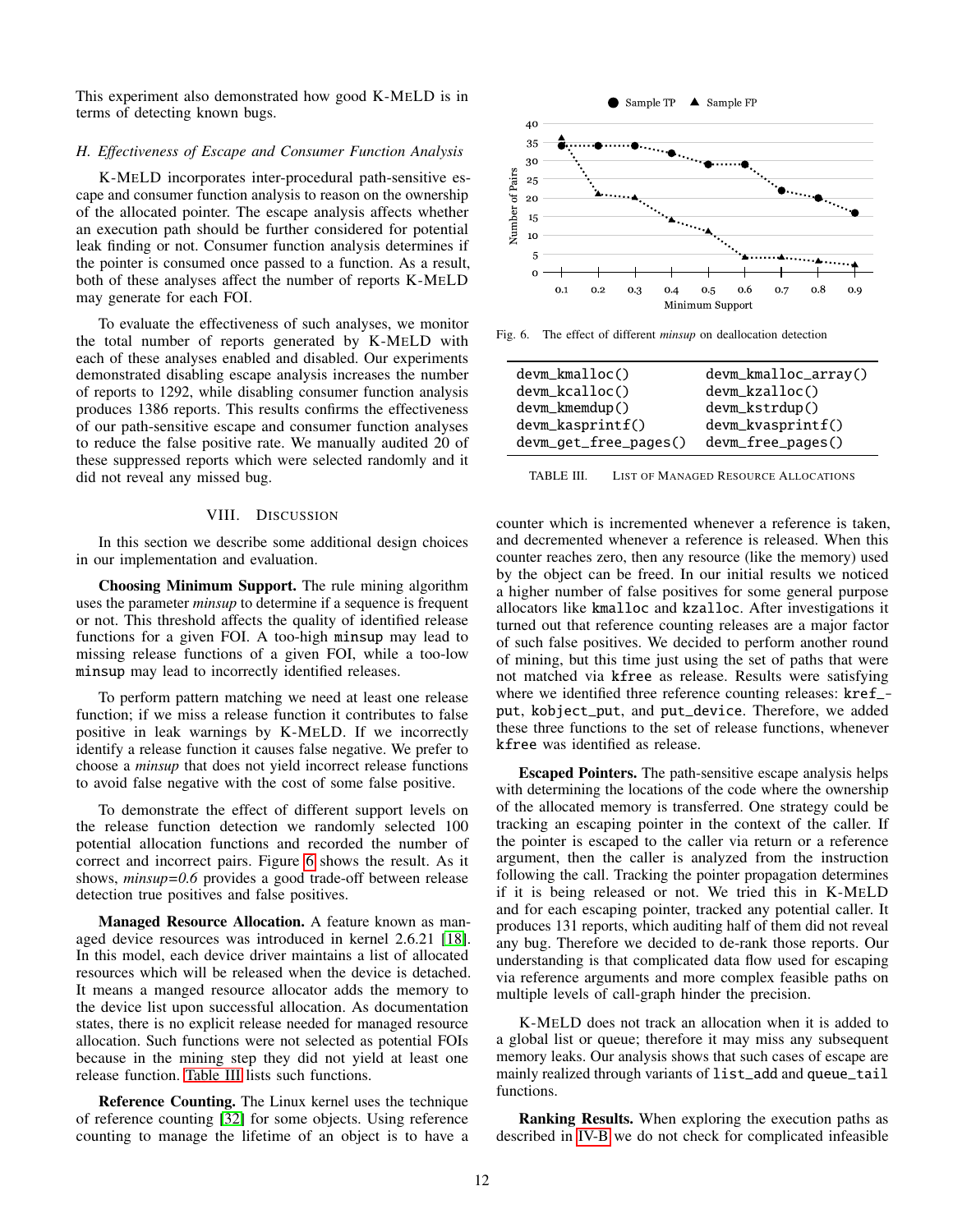paths. As a result, if a release function is under a check there will be a path that will not go through the release no matter what is the check condition. One solution for this could be using some heavyweight analysis like under-constrained symbolic execution [\[38\]](#page-14-11). To avoid such expense, we took a different approach. An infeasible path if not pruned, introduces false positive, so we de-prioritize such path. More specifically, we determine whether the release candidate function (last function call using the allocated memory) is under a check, and also whether the check is not critical (as defined in [IV-B\)](#page-4-1), then any path going through such check is de-prioritized when generating leak warnings.

Other Classes of Bugs. In the process of detecting kernel memory leak bugs, we also found other types of security bugs and submitted patches to the Linux kernel. As K-MELD already searches to determine if an FOI result is null-checked or not [\(IV-B\)](#page-4-1), we found a handful of missing null-check bugs. The call to an allocation function may fail and therefore a null pointer may be returned. Therefore, any missing check bug on an allocation operation is a potential null pointer dereference. Use-after-free is another class of bugs, where the pointer to an already released memory is used to read or write. We explicitly looked for simple use-after-free bugs by looking for any subsequent use of the pointer to the release function, and interestingly found one such bug. We received  $CVE-2019-18814^{10}$  $CVE-2019-18814^{10}$  $CVE-2019-18814^{10}$  for the bug where a pointer to an already released memory was dereferenced in an error-handling path.

The general approach of rule mining employed in this paper can be applied to any resource release bugs. Another common case is locks: when a function acquires a lock, any potential the error-handling path must release the lock. We leave such extensions for future work. K-MELD is also extendable to other OS kernels like FreeBSD. It requires compiling the source code into LLVM IR and then running K-MELD on it to collect leak reports, and then auditing the reports.

# IX. RELATED WORK

Static Memory Leak Detection. Hector [\[41\]](#page-14-4) has a similar motivating intuition to K-MELD, and has also been applied to the Linux kernel, but it is limited to finding inconsistencies within a single function. Hector warns on situations where a resource is released on some paths through a function and not on others. It also checks whether a resource is returned from a function, but not if it escapes via a pointer.

Leak Checker [\[48\]](#page-14-6) tries to detect memory leaks via static path sensitive pointer analysis. It reduces the memory leak detection problem to a Boolean satisfiability problem, and then uses a SAT-solver to identify potential bugs. Other static memory leak detection techniques have been proposed [\[7,](#page-13-17) [13,](#page-13-18) [20,](#page-13-19) [34,](#page-14-14) [39,](#page-14-15) [43\]](#page-14-16), which to the best of our knowledge were not scalable to OS kernel.

Deviation-based Analysis. K-MELD's use of mining is similar to Engler et al.'s [\[10\]](#page-13-7) proposal to infer bugs by looking for deviations from commonly observed behavior. More specifically, they looked for NULL-pointer inconsistency through the OS kernel and were able to detect multiple bugs.

Pattern mining has been employed in previous research for the purpose of program analysis. In [\[24\]](#page-13-20) the authors used mining on code revision history to find paired functions. Found pairs are then checked at the run-time to find violations. The approach is not flow sensitive, and relies on user input to enhance pattern matching. The authors of [\[16,](#page-13-21) [46\]](#page-14-17) applied sequential pattern mining for specification mining by focusing on Java exception-handling code. PR-Miner [\[23\]](#page-13-22) uses frequent item-set mining to infer programming rules without using user-defined templates. It does not consider the sequence of operations. MUVI [\[29\]](#page-13-23) uses a similar approach to detect concurrency bugs. CHRONICLER [\[37\]](#page-14-18) integrates sequential pattern mining with a path-sensitive data flow analysis to identify precedence rules for a function call. To the best of our knowledge none of these works were applicable to a large system like OS kernel.

Error-handling based Detection. Using error-handling code to detect bugs was employed previously is many works. LRSan [\[44\]](#page-14-19) and Crix [\[26\]](#page-13-14) find classes of missing-check bugs in the Linux kernel via employing error-handling code to identify critical variables. Other techniques analyzing error-handling code within the Linux kernel include [\[2,](#page-13-8) [17,](#page-13-24) [40\]](#page-14-20) where the error propagation is evaluated to detect potential bugs. These techniques rely on explicit errno returning to identify error-handling code. Based on our study, non-explicit error-handling cases are common, and missing those, causes false negative. Such error-handling cases are covered via critical check identification in K-MELD as described in [IV-B.](#page-4-1)

Kernel Vulnerability Analysis. Because of the inherent complexity of the OS kernel, analyzing the whole kernel is challenging. Therefore, first compiling the whole kernel into LLVM IR became a practical approach. This facilitates the analysis by employing LLVM passes. K-Miner [\[14\]](#page-13-0) performs inter-procedural analysis by extracting execution paths starting from system-calls to detect memory corruption vulnerabilities. Without the ownership reasoning mechanism and the identification of specialized allocators/deallocators, K-Miner has to analyze complicated data flows globally, which is very hard. As a result it only focuses on the paths starting from syscalls. Dr. Checker [\[31\]](#page-14-21) finds vulnerabilities in the Linux kernel drivers via static data flow analysis. KINT [\[45\]](#page-14-22) and UniSan [\[27\]](#page-13-25) employ taint analysis to find integer overflow and information leakage, respectively. SLAKE [\[6\]](#page-13-26) provides an automated method to exploit vulnerabilities in the Linux kernel by extending LLVM for its static analysis, in tandem with the fuzzer Syzkaller [\[15\]](#page-13-27). DCUAF [\[1\]](#page-13-28) proposes a static analysis approach to detect useafter-free bugs in the Linux device drivers.

## X. CONCLUSION

Memory leak bugs are a serious security vulnerability in critical systems like OS kernels. In this paper we presented K-MELD, an effective and scalable static memory leak detection for kernels that may consist of many modules. K-MELD can detect memory leak bugs not only on general allocation functions, but also on specialized allocation functions with only a handful of call sites. K-MELD first identifies allocation functions via a structure- and usage-aware approach, then associated deallocations are determined by using a sequential pattern mining technique. To detect memory leak bugs, K-MELD reasons on the ownership of the allocated memory object to determine the location of expected dealocation call. Such

<span id="page-12-0"></span><sup>10</sup>security/apparmor/audit.c:191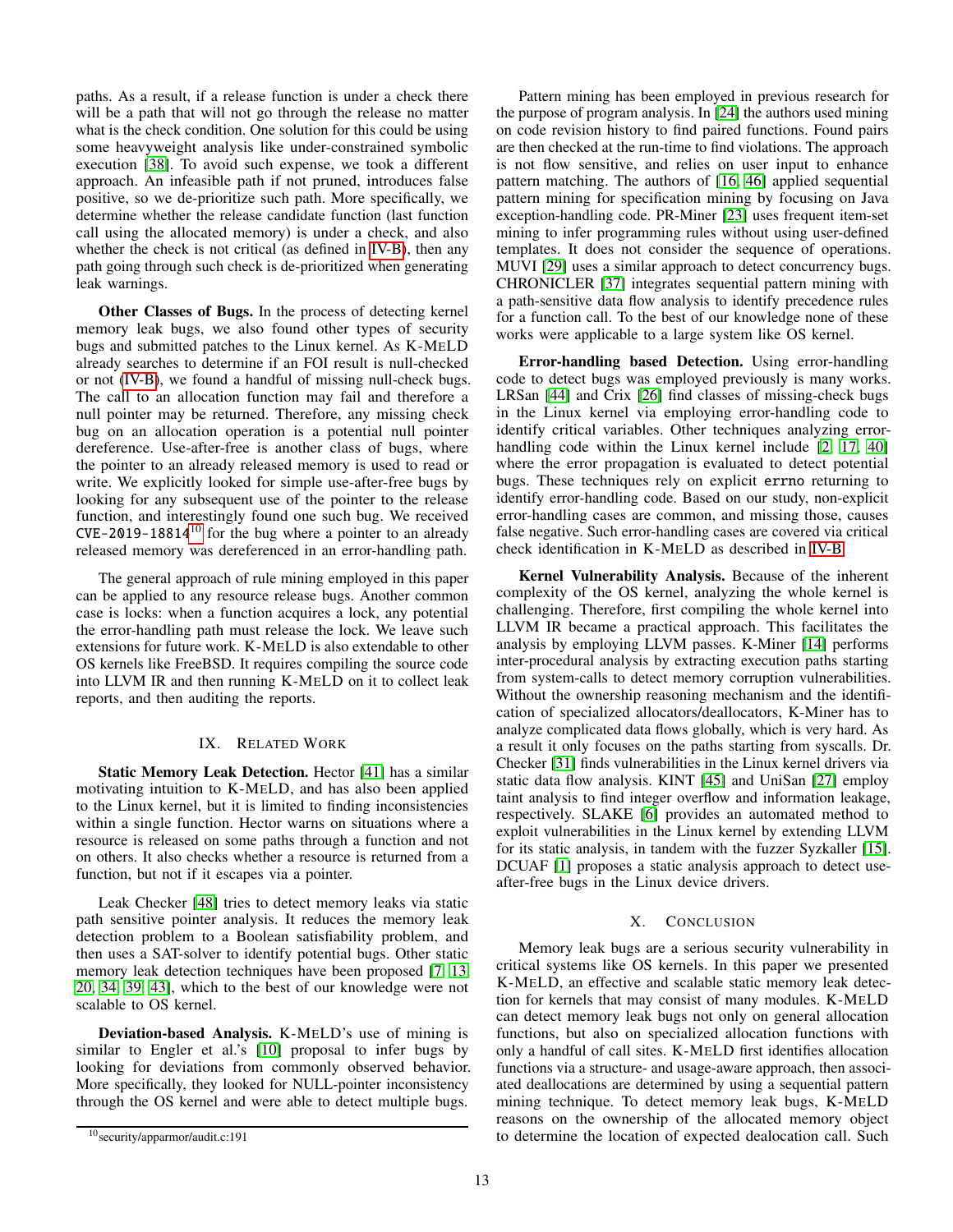reasoning is realized via inter-procedural and path-sensitive escape and consumer-function analysis. Our application of K-MELD to the Linux kernel found 218 new memory leak bugs among which the maintainers so far confirmed 106. We also received 41 new CVEs for the detected memory leak bugs.

## **REFERENCES**

- <span id="page-13-28"></span>[1] J.-J. Bai, J. Lawall, Q.-L. Chen, and S.-M. Hu, "Effective static analysis of concurrency use-after-free bugs in Linux device drivers," in *2019 USENIX Annual Technical Conference (USENIX ATC 19)*, 2019, pp. 255–268.
- <span id="page-13-8"></span>[2] J.-J. Bai, Y.-P. Wang, J. Yin, and S.-M. Hu, "Testing error handling code in device drivers using characteristic fault injection," in *2016 USENIX Annual Technical Conference (USENIX ATC 16)*, 2016, pp. 635–647.
- <span id="page-13-9"></span>[3] J. Bonwick *et al.*, "The slab allocator: An object-caching kernel memory allocator." in *USENIX Summer*, vol. 16. Boston, MA, USA, 1994.
- <span id="page-13-5"></span>[4] B. M. Cantrill, "Method and apparatus for post-mortem kernel memory leak detection," Feb. 18 2003, US Patent 6,523,141.
- <span id="page-13-3"></span>[5] H. Chen, Y. Mao, X. Wang, D. Zhou, N. Zeldovich, and M. F. Kaashoek, "Linux kernel vulnerabilities: State-ofthe-art defenses and open problems," in *Proceedings of the Second Asia-Pacific Workshop on Systems*. ACM, 2011, p. 5.
- <span id="page-13-26"></span>[6] Y. Chen and X. Xing, "SLAKE: Facilitating slab manipulation for exploiting vulnerabilities in the linux kernel," in *Proceedings of 2019 ACM SIGSAC Conference on Computer and Communications Security*, ser. CCS '19, 2019, pp. 1707–1722.
- <span id="page-13-17"></span>[7] S. Cherem, L. Princehouse, and R. Rugina, "Practical memory leak detection using guarded value-flow analysis," in *ACM SIGPLAN Notices*, vol. 42, no. 6. ACM, 2007, pp. 480–491.
- <span id="page-13-6"></span>[8] J. K. Chittigala, "System and method for finding kernel memory leaks," Jul. 16 2013, US Patent 8,489,842.
- <span id="page-13-15"></span>[9] J. Corina, A. Machiry, C. Salls, Y. Shoshitaishvili, S. Hao, C. Kruegel, and G. Vigna, "Difuze: Interface aware fuzzing for kernel drivers," in *Proceedings of the 2017 ACM SIGSAC Conference on Computer and Communications Security*. ACM, 2017, pp. 2123–2138.
- <span id="page-13-7"></span>[10] D. Engler, D. Y. Chen, S. Hallem, A. Chou, and B. Chelf, "Bugs as deviant behavior: A general approach to inferring errors in systems code," *SIGOPS Oper. Syst. Rev.*, vol. 35, no. 5, pp. 57–72, Oct. 2001. [Online]. Available:<http://doi.acm.org/10.1145/502059.502041>
- <span id="page-13-4"></span>[11] C. Erickson, "Memory leak detection in embedded systems," *Linux Journal*, vol. 2002, no. 101, p. 9, 2002.
- <span id="page-13-12"></span>[12] F. Fumarola, P. F. Lanotte, M. Ceci, and D. Malerba, "CloFAST: closed sequential pattern mining using sparse and vertical id-lists," *Knowledge and Information Systems*, vol. 48, no. 2, pp. 429–463, 2016.
- <span id="page-13-18"></span>[13] Q. Gao, Y. Xiong, Y. Mi, L. Zhang, W. Yang, Z. Zhou, B. Xie, and H. Mei, "Safe memory-leak fixing for C programs," in *2015 IEEE/ACM 37th IEEE International Conference on Software Engineering*, vol. 1. IEEE, 2015, pp. 459–470.
- <span id="page-13-0"></span>[14] D. Gens, S. Schmitt, L. Davi, and A.-R. Sadeghi, "K-Miner: Uncovering memory corruption in Linux," in *Proceedings of the 2018 Annual Network and Distributed*

*System Security Symposium (NDSS)*, San Diego, CA, Feb. 2018.

- <span id="page-13-27"></span>[15] Google, "syzkaller - kernel fuzzer," 2019, [https://github.](https://github.com/google/ syzkaller) [com/google/syzkaller.](https://github.com/google/ syzkaller)
- <span id="page-13-21"></span>[16] C. Goues and W. Weimer, "Specification mining with few false positives," in *Proceedings of the 15th International Conference on Tools and Algorithms for the Construction and Analysis of Systems: Held As Part of the Joint European Conferences on Theory and Practice of Software, ETAPS 2009,*, ser. TACAS '09. Berlin, Heidelberg: Springer-Verlag, 2009, pp. 292–306. [Online]. Available: [http://dx.doi.org/10.1007/978-3-642-00768-2\\_26](http://dx.doi.org/10.1007/978-3-642-00768-2_26)
- <span id="page-13-24"></span>[17] H. S. Gunawi, C. Rubio-González, A. C. Arpaci-Dusseau, R. H. Arpaci-Dusseau, and B. Liblit, "EIO: Error handling is occasionally correct." in *FAST*, vol. 8, 2008, pp. 1–16.
- <span id="page-13-16"></span>[18] T. Heo, "Devres - managed device resource," 2019, [https://www.kernel.org/doc/Documentation/driver-model/](https://www.kernel.org/doc/Documentation/driver-model/devres.txt) [devres.txt.](https://www.kernel.org/doc/Documentation/driver-model/devres.txt)
- <span id="page-13-1"></span>[19] R. Hund, T. Holz, and F. C. Freiling, "Return-oriented rootkits: Bypassing kernel code integrity protection mechanisms," in *USENIX Security Symposium*, 2009, pp. 383– 398.
- <span id="page-13-19"></span>[20] Y. Jung and K. Yi, "Practical memory leak detector based on parameterized procedural summaries," in *Proceedings of the 7th international symposium on Memory management*. ACM, 2008, pp. 131–140.
- <span id="page-13-11"></span>[21] Kernel.org, "kmalloc," 2019, [https://www.kernel.org/doc/](https://www.kernel.org/doc/htmldocs/kernel-api/API-kmalloc.html) [htmldocs/kernel-api/API-kmalloc.html.](https://www.kernel.org/doc/htmldocs/kernel-api/API-kmalloc.html)
- <span id="page-13-10"></span>[22] ——, "Slab allocator," 2019, [https://www.kernel.org/doc/](https://www.kernel.org/doc/gorman/html/understand/understand011.html) [gorman/html/understand/understand011.html.](https://www.kernel.org/doc/gorman/html/understand/understand011.html)
- <span id="page-13-22"></span>[23] Z. Li and Y. Zhou, "Pr-miner: automatically extracting implicit programming rules and detecting violations in large software code," in *ACM SIGSOFT Software Engineering Notes*, vol. 30, no. 5. ACM, 2005, pp. 306–315.
- <span id="page-13-20"></span>[24] B. Livshits and T. Zimmermann, "Locating matching method calls by mining revision history data," in *Proceedings of the Workshop on the Evaluation of Software Defect Detection Tools*. ACM, 2005, pp. 296–305.
- <span id="page-13-13"></span>[25] K. Lu and H. Hu, "Where does it go? refining indirect-call targets with multi-layer type analysis," in *Proceedings of the 2019 SIGSAC Conference on Computer and Communications Security*. ACM, 2019, pp. 1867–1881.
- <span id="page-13-14"></span>[26] K. Lu, A. Pakki, and Q. Wu, "Detecting missing-check bugs via semantic-and context-aware criticalness and constraints inferences," in *28th USENIX Security Symposium*, 2019, pp. 1769–1786.
- <span id="page-13-25"></span>[27] K. Lu, C. Song, T. Kim, and W. Lee, "Unisan: Proactive kernel memory initialization to eliminate data leakages," in *Proceedings of the 2016 ACM SIGSAC Conference on Computer and Communications Security*. ACM, 2016, pp. 920–932.
- <span id="page-13-2"></span>[28] K. Lu, M. Walter, D. Pfaff, S. Nümberger, W. Lee, and M. Backes, "Unleashing use-before-initialization vulnerabilities in the Linux kernel using targeted stack spraying," in *Proceedings of the 2017 Annual Network and Distributed System Security Symposium (NDSS)*, San Diego, CA, Feb.–Mar. 2017.
- <span id="page-13-23"></span>[29] S. Lu, S. Park, C. Hu, X. Ma, W. Jiang, Z. Li, R. A. Popa, and Y. Zhou, "Muvi: automatically inferring multi-variable access correlations and detecting related semantic and concurrency bugs," in *ACM SIGOPS Operating Systems Review*, vol. 41, no. 6. ACM, 2007, pp. 103–116.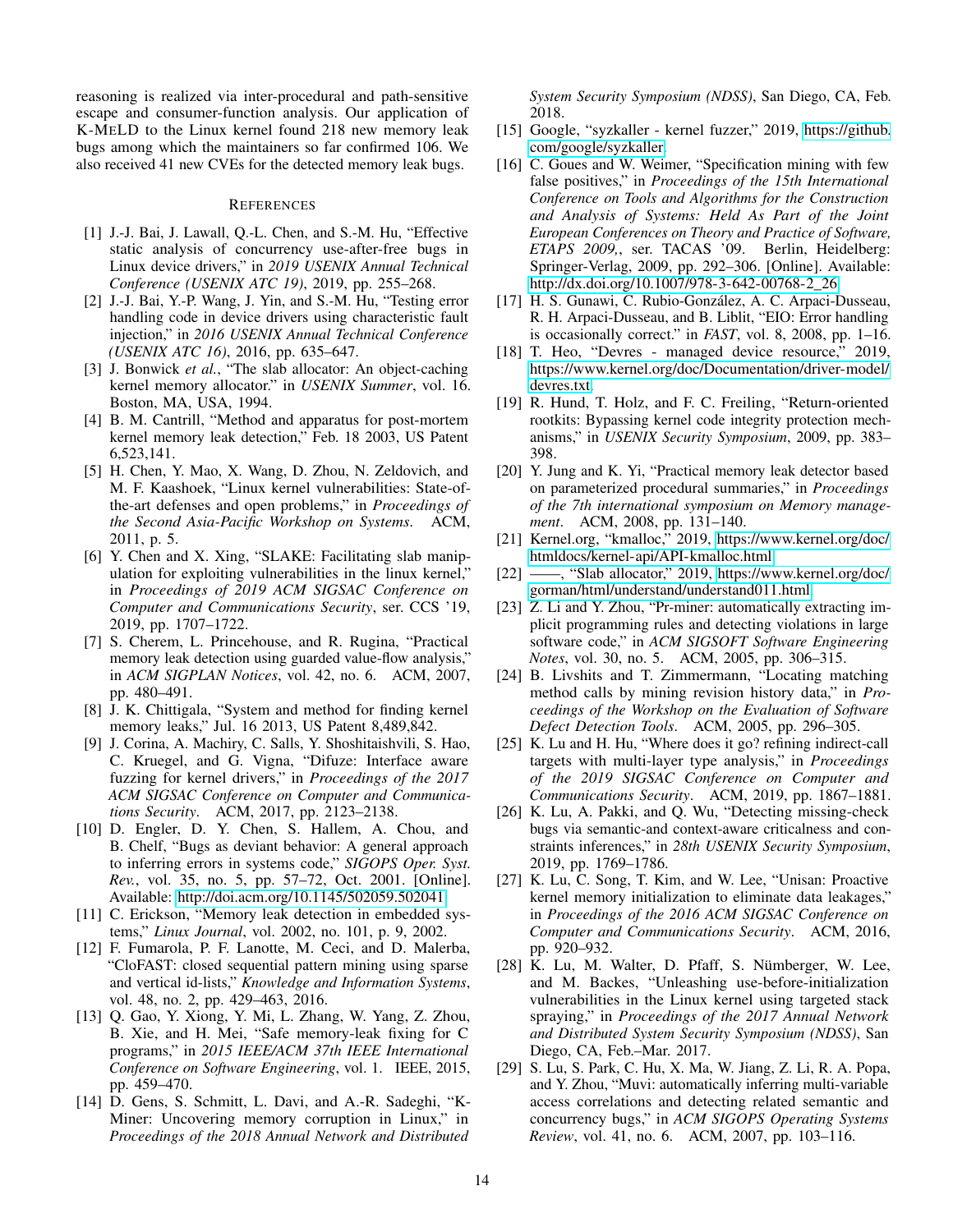- <span id="page-14-7"></span>[30] lwn.net, "Injecting faults into the kernel," 2019, [https:](https://lwn.net/Articles/209257/) [//lwn.net/Articles/209257/.](https://lwn.net/Articles/209257/)
- <span id="page-14-21"></span>[31] A. Machiry, C. Spensky, J. Corina, N. Stephens, C. Kruegel, and G. Vigna, "DR. CHECKER: A soundy analysis for Linux kernel drivers," in *Proceedings of the 26th USENIX Security Symposium (Security)*, Vancouver, BC, Canada, Aug. 2017.
- <span id="page-14-13"></span>[32] P. E. McKenney, "Overview of Linux-kernel reference counting," 2007, [http://www.open-std.org/JTC1/SC22/]( http://www.open-std.org/JTC1/SC22/WG21/docs/papers/2007/n2167.pdf) [WG21/docs/papers/2007/n2167.pdf.]( http://www.open-std.org/JTC1/SC22/WG21/docs/papers/2007/n2167.pdf)
- <span id="page-14-2"></span>[33] MITRE, "CWE-400: Uncontrolled resource consumption," 2019, [http://cwe.mitre.org/data/definitions/400.html.](http://cwe.mitre.org/data/definitions/400.html)
- <span id="page-14-14"></span>[34] M. Orlovich and R. Rugina, "Memory leak analysis by contradiction," in *International Static Analysis Symposium*. Springer, 2006, pp. 405–424.
- <span id="page-14-3"></span>[35] OWASP, "Memory leak," 2019, [https://www.owasp.org/](https://www.owasp.org/index.php/Memory_leak) [index.php/Memory\\_leak.](https://www.owasp.org/index.php/Memory_leak)
- <span id="page-14-5"></span>[36] Y. Padioleau, J. L. Lawall, R. R. Hansen, and G. Muller, "Documenting and automating collateral evolutions in Linux device drivers," in *EuroSys*, 2008.
- <span id="page-14-18"></span>[37] M. K. Ramanathan, A. Grama, and S. Jagannathan, "Pathsensitive inference of function precedence protocols," in *29th International Conference on Software Engineering (ICSE'07)*. IEEE, 2007, pp. 240–250.
- <span id="page-14-11"></span>[38] D. A. Ramos and D. Engler, "Under-Constrained Symbolic Execution: Correctness Checking for Real Code," in *Proceedings of the 24th USENIX Security Symposium (Security)*, Washington, DC, Aug. 2015.
- <span id="page-14-15"></span>[39] D. Rayside and L. Mendel, "Object ownership profiling: a technique for finding and fixing memory leaks," in *Proceedings of the twenty-second IEEE/ACM international conference on Automated software engineering*. ACM, 2007, pp. 194–203.
- <span id="page-14-20"></span>[40] C. Rubio-González, H. S. Gunawi, B. Liblit, R. H. Arpaci-Dusseau, and A. C. Arpaci-Dusseau, "Error propagation analysis for file systems," in *ACM Sigplan Notices*, vol. 44. ACM, 2009, pp. 270–280.
- <span id="page-14-4"></span>[41] S. Saha, J.-P. Lozi, G. Thomas, J. L. Lawall, and G. Muller, "Hector: Detecting resource-release omission faults in error-handling code for systems software," in *2013 43rd Annual IEEE/IFIP International Conference on Dependable Systems and Networks (DSN)*. IEEE, 2013, pp. 1–12.
- <span id="page-14-10"></span>[42] D. Song, F. Hetzelt, D. Das, C. Spensky, Y. Na, S. Volckaert, G. Vigna, C. Kruegel, J.-P. Seifert, and M. Franz, "PeriScope: An effective probing and fuzzing framework for the hardware-OS boundary." in *NDSS*, 2019.
- <span id="page-14-16"></span>[43] Y. Sui, D. Ye, and J. Xue, "Static memory leak detection using full-sparse value-flow analysis," in *Proceedings of the 2012 International Symposium on Software Testing and Analysis*. ACM, 2012, pp. 254–264.
- <span id="page-14-19"></span>[44] W. Wang, K. Lu, and P. Yew, "Check It Again: Detecting Lacking-Recheck Bugs in OS Kernels," in *Proceedings of the 25th ACM Conference on Computer and Communications Security (CCS)*, Toronto, ON, Canada, Oct. 2018.
- <span id="page-14-22"></span>[45] X. Wang, H. Chen, Z. Jia, N. Zeldovich, and M. F. Kaashoek, "Improving Integer Security for Systems with KINT," in *Proceedings of the 10th USENIX Symposium on Operating Systems Design and Implementation (OSDI)*, Hollywood, CA, Oct. 2012.
- <span id="page-14-17"></span>[46] W. Weimer and G. C. Necula, "Mining temporal

specifications for error detection," in *Proceedings of the 11th International Conference on Tools and Algorithms for the Construction and Analysis of Systems*, ser. TACAS'05. Berlin, Heidelberg: Springer-Verlag, 2005, pp. 461–476. [Online]. Available: [http:](http://dx.doi.org/10.1007/978-3-540-31980-1_30) [//dx.doi.org/10.1007/978-3-540-31980-1\\_30](http://dx.doi.org/10.1007/978-3-540-31980-1_30)

- <span id="page-14-0"></span>[47] J. Xiao, H. Huang, and H. Wang, "Kernel data attack is a realistic security threat," in *International Conference on Security and Privacy in Communication Systems*. Springer, 2015, pp. 135–154.
- <span id="page-14-6"></span>[48] Y. Xie and A. Aiken, "Context-and path-sensitive memory leak detection," in *Proceedings of ESEC-FSE*. ACM, 2005, pp. 115–125.
- <span id="page-14-1"></span>[49] W. Xu, J. Li, J. Shu, W. Yang, T. Xie, Y. Zhang, and D. Gu, "From collision to exploitation: Unleashing useafter-free vulnerabilities in linux kernel," in *Proceedings of the 22nd ACM SIGSAC Conference on Computer and Communications Security*. ACM, 2015, pp. 414–425.
- <span id="page-14-9"></span>[50] T. Zhang, W. Shen, D. Lee, C. Jung, A. M. Azab, and R. Wang, "PeX: A permission check analysis framework for Linux kernel," in *28th USENIX Security Symposium*, 2019, pp. 1205–1220.

#### <span id="page-14-8"></span>**APPENDIX**

| source:lineno                            |
|------------------------------------------|
| net/key/af_key.c:3471                    |
| net/wireless/wext-core.c:763             |
| fs/btrfs/volumes.c:3217                  |
| $fs/autofs4/dev-ioctl.c:645$             |
| drivers/net/wan/farsync.c:2482           |
| drivers/video/intelfb/intelfbdrv.c:524   |
| drivers/block/cpqarray.c:1216            |
| drivers/scsi/lpfc/lpfc_sli.c:9581        |
| drivers/scsi/lpfc/lpfc_sli.c:9685        |
| drivers/scsi/lpfc/lpfc_sli.c:9878        |
| drivers/scsi/aic94xx/aic94xx_hwi.c:222   |
| drivers/scsi/scsi_debug.c:3238           |
| drivers/edac/i3200_edac.c:331            |
| drivers/usb/misc/usbtest.c:1924          |
| drivers/usb/misc/usbtest.c:1934          |
| drivers/staging/comedi/comedi_fops.c:241 |

<span id="page-14-12"></span>TABLE IV. LIST OF BUGS REPRODUCED FROM HECTOR [\[41\]](#page-14-4)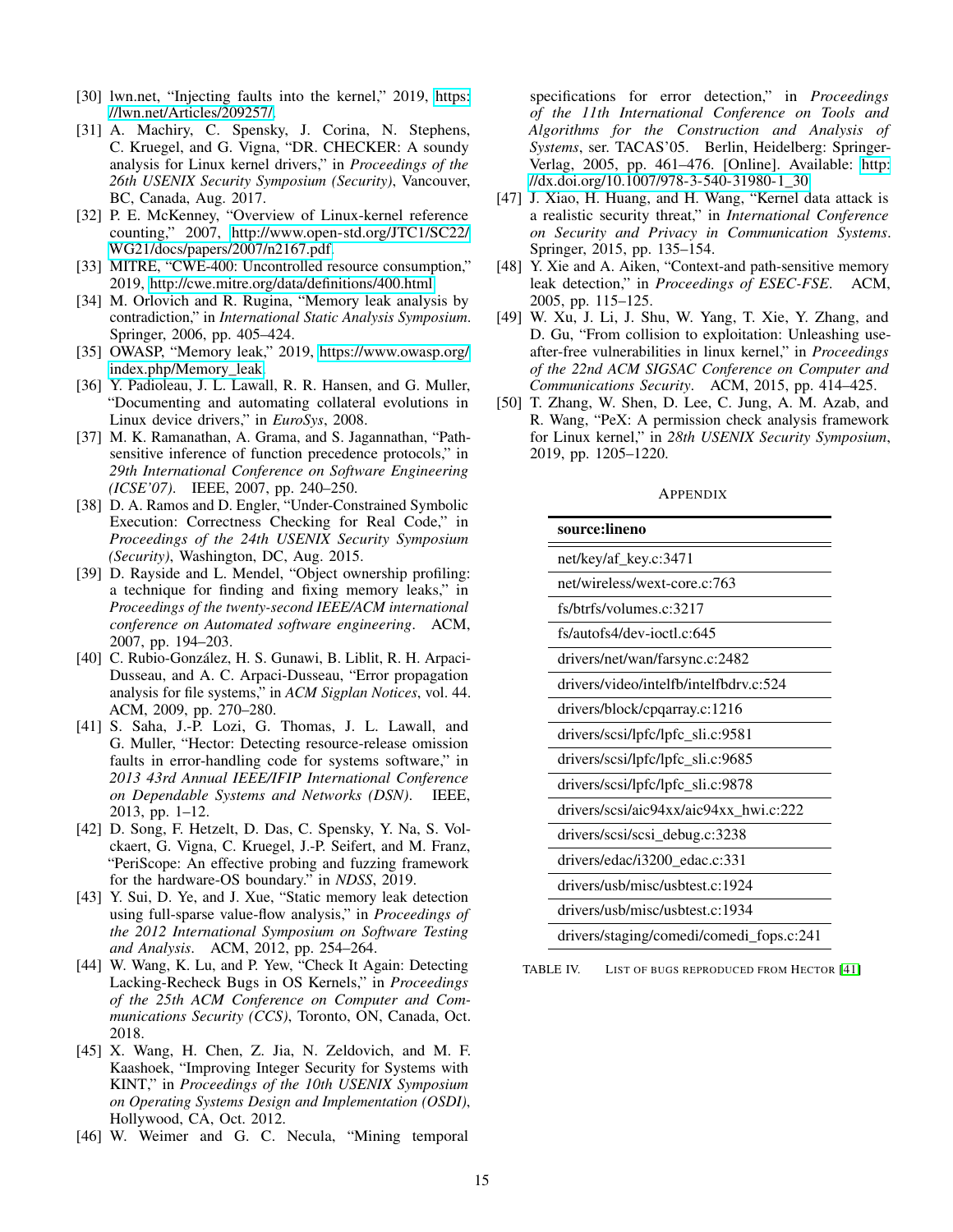<span id="page-15-0"></span>

| <b>Allocation Function (FOI)</b> | # of Call-sites | <b>Assoc. Release Identified</b> |  |  |  |  |
|----------------------------------|-----------------|----------------------------------|--|--|--|--|
| kmalloc                          | 9245            | kfree                            |  |  |  |  |
| kzalloc                          | 9926            | kfree                            |  |  |  |  |
| kmalloc_array                    | 3941            | kfree                            |  |  |  |  |
| kcalloc                          | 2068            | kfree                            |  |  |  |  |
| alloc_skb                        | 916             | kfree_skb                        |  |  |  |  |
| kvmalloc                         | 679             | kvfree                           |  |  |  |  |
| kmem_cache_alloc                 | 672             | kmem_cache_free                  |  |  |  |  |
| alloc_workqueue                  | 545             | destroy_workqueue                |  |  |  |  |
| usb_alloc_urb                    | 411             | usb_free_urb                     |  |  |  |  |
| vmalloc                          | 388             | vfree                            |  |  |  |  |
| alloc_pages                      | 352             | free_pages                       |  |  |  |  |
| dev_alloc_skb                    | 348             | consume_skb                      |  |  |  |  |
| nlmsg_new                        | 333             | nlmsg_free                       |  |  |  |  |
| kasprintf                        | 333             | kfree                            |  |  |  |  |
| kvmalloc_array                   | 237             | kvfree                           |  |  |  |  |
| kmem_cache_zalloc                | 226             | kmem_cache_free                  |  |  |  |  |
| kvzalloc                         | 219             | kvfree                           |  |  |  |  |
| alloc_etherdev_mqs               | 215             | free_netdev                      |  |  |  |  |
| input_allocate_device            | 198             | input_free_device                |  |  |  |  |
| btrfs_alloc_path                 | 183             | btrfs_free_path                  |  |  |  |  |
| platform_device_alloc            | 133             | platform_device_put              |  |  |  |  |
| krealloc                         | 116             | kfree                            |  |  |  |  |
| alloc_netdev_mqs                 | 95              | free_netdev, unregister_netdev   |  |  |  |  |
| scsi_host_alloc                  | 87              | scsi_host_put                    |  |  |  |  |
| skb_copy                         | 69              | kfree_skb                        |  |  |  |  |
| kvcalloc                         | 69              | kvfree                           |  |  |  |  |
| ieee80211_beacon_get_tim         | 66              | consume skb                      |  |  |  |  |
| framebuffer_alloc                | 66              | framebuffer_release              |  |  |  |  |
| mdiobus_alloc_size               | 65              | mdiobus_free                     |  |  |  |  |
| bt skb alloc                     | 63              | kfree_skb                        |  |  |  |  |
| acpi_os_allocate_zeroed          | 47              | acpi_ut_status_exit              |  |  |  |  |
| genlmsg_new                      | 45              | kfree_skb                        |  |  |  |  |
| skb_copy_expand                  | 42              | kfree_skb                        |  |  |  |  |
| ip set alloc                     | 41              | kfree                            |  |  |  |  |
| _rtw_malloc                      | 41              | kfree                            |  |  |  |  |
| prepare_creds                    | 41              | abort_creds                      |  |  |  |  |
| rc_allocate_device               | 40              | kfree                            |  |  |  |  |
| rc_allocate_device               | 40              | rc_free_device                   |  |  |  |  |

TABLE V: List of FOIs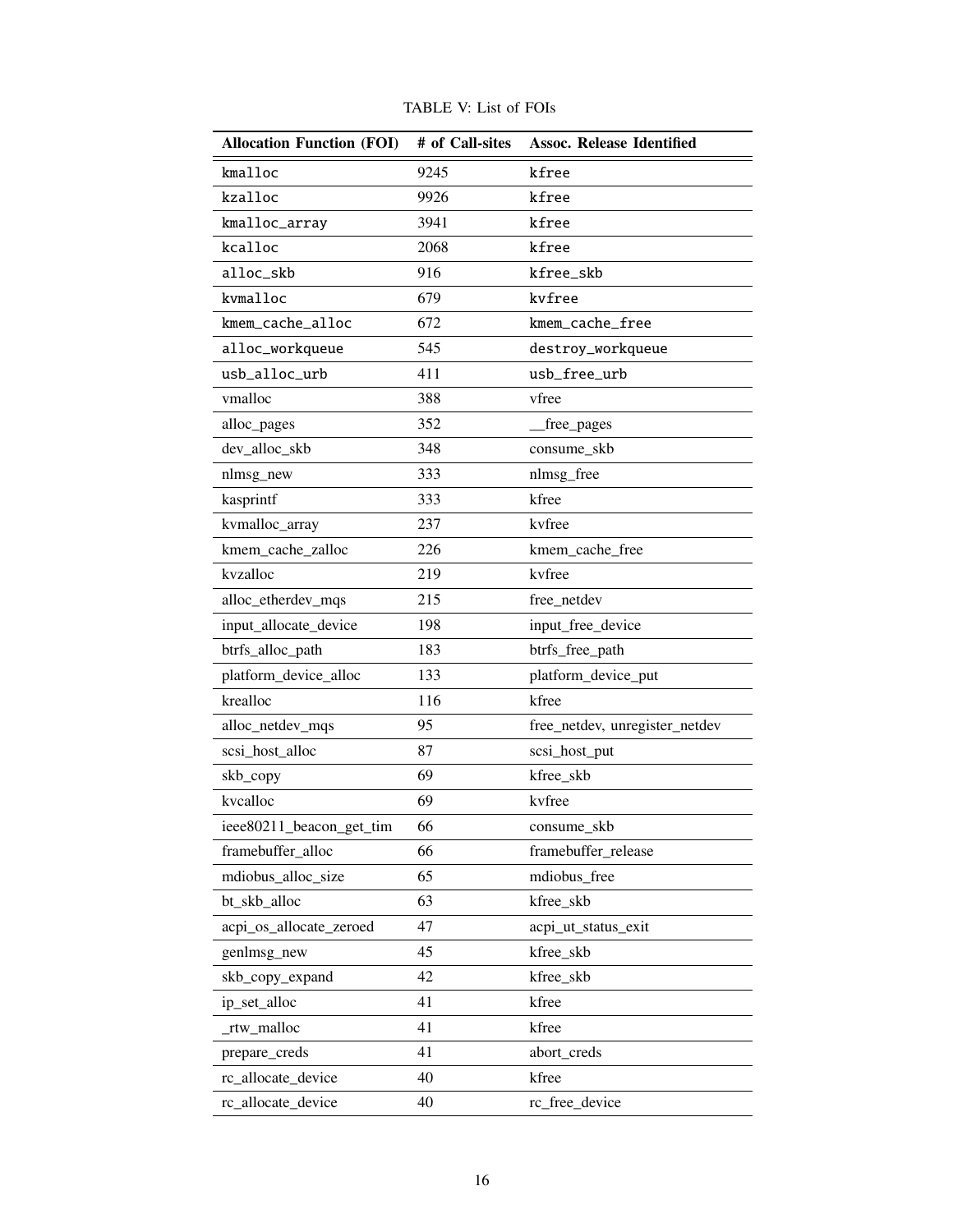| <b>Allocation Function (FOI)</b> | # of Call-sites | <b>Assoc. Release Identified</b> |
|----------------------------------|-----------------|----------------------------------|
| groups_alloc                     | 9               | groups_free                      |
| nfs_alloc_fhandle                | 9               | nfs_free_fhandle                 |
| devlink_alloc                    | 9               | devlink_free                     |
| groups_alloc                     | 9               | atomic_dec_and_test              |
| sock_wmalloc                     | 8               | kfree_skb                        |
| i2c_get_dma_safe_msg_buf         | 8               | i2c_put_dma_safe_msg_buf         |
| alloc_sja1000dev                 | 8               | free_sja1000dev                  |
| alloc_workqueue_attrs            | 8               | destroy_workqueue                |
| uvesafb_prep                     | 8               | uvesafb free                     |
| hci_conn_add                     | 8               | hci_conn_del                     |
| c4iw_alloc_wr_wait               | 8               | kfree                            |
| drm_random_order                 | 8               | kfree                            |
| alloc_sja1000dev                 | 8               | kvaser_pci_del_chan              |
| alloc_workqueue_attrs            | 8               | free_workqueue_attrs             |
| xz_dec_init                      | 7               | xz_dec_end                       |
| acpi_ds_create_walk_state        | 7               | acpi_ds_delete_walk_state        |
| jffs2_alloc_raw_inode            | 7               | jffs2_free_raw_inode             |
| sas_phy_alloc                    | 7               | sas_phy_free                     |
| alloc_ftrace_hash                | 7               | free_ftrace_hash                 |
| lwtunnel_state_alloc             | 7               | kfree                            |
| mpi_alloc                        | 7               | mpi_free                         |
| ipmi_alloc_smi_msg               | 7               | ipmi_free_smi_msg                |
| ieee80211_probereq_get           | 7               | consume_skb                      |
| iscsi_host_alloc                 | 7               | iscsi_host_free                  |
| picolcd_send_and_wait            | 6               | kfree                            |
| alloc_tree_mod_elem              | 6               | kfree                            |
| alloc_and_copy_ftrace_hash       | 6               | free_ftrace_hash                 |
| jffs2_alloc_raw_dirent           | 6               | jffs2_free_raw_dirent            |
| nf_ct_tmpl_alloc                 | 6               | nf_ct_tmpl_free                  |
| ipmi_alloc_recv_msg              | 6               | ipmi_free_recv_msg               |
| brcmf_alloc_vif                  | 6               | brcmf_free_vif                   |
| iscsi_create_endpoint            | 6               | iscsi_destroy_endpoint           |
| argv_split                       | 6               | argv_free                        |
| ssp_create_msg                   | 6               | ssp_clean_msg                    |
| alloc_ep                         | 6               | kref_put                         |
| aead_request_alloc               | 6               | kfree                            |
| ceph_alloc_cap_flush             | 6               | ceph_free_cap_flush              |
| usb_create_hcd                   | 6               | usb_put_hcd                      |

TABLE V: List of FOIs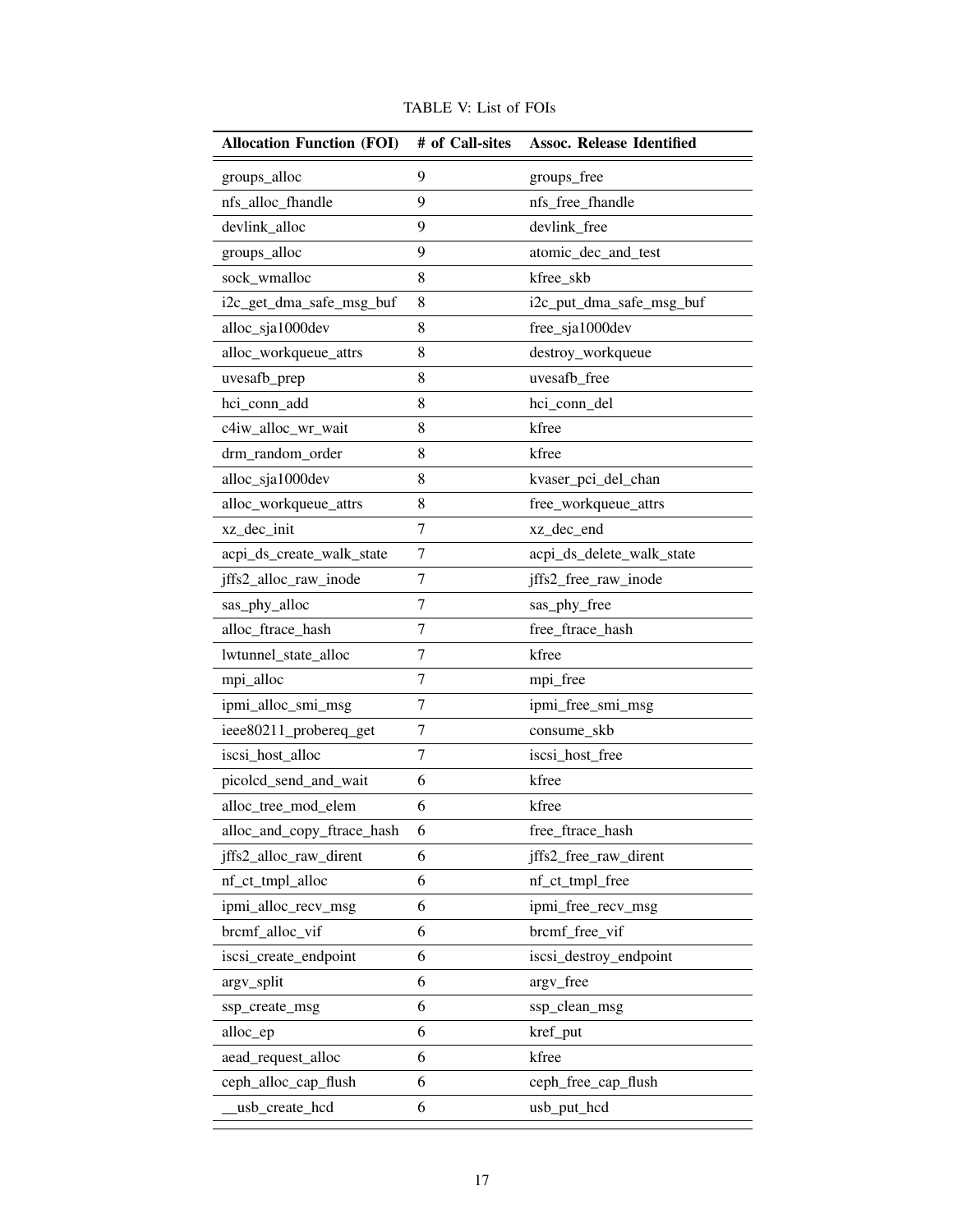| <b>Allocation Function (FOI)</b> | # of Call-sites | <b>Assoc. Release Identified</b> |
|----------------------------------|-----------------|----------------------------------|
| alloc_generic_request            | 3               | put_generic_request              |
| alloc_skb_with_frags             | 3               | kfree_skb                        |
| cfi_read_pri                     | 3               | kfree                            |
| hci_connect_add                  | 3               | hci_conn_drop                    |
| key_user_lookup                  | 3               | spin_unlock                      |
| mmc_alloc_card                   | 3               | mmc_remove_card                  |
| scsi_alloc_target                | 3               | put_device                       |
| mmc_test_req_alloc               | 3               | kfree                            |
| s3c24xx_dma_get_txd              | 3               | s3c24xx_dma_free_txd             |
| fuse_dev_alloc                   | 3               | fuse_dev_free                    |
| pci_alloc_dev                    | 3               | pci_stop_and_remove_bus_device   |
| ocfs2_get_acl_nolock             | 3               | posix_acl_release                |
| axi_dmac_alloc_desc              | 3               | kfree                            |
| dal_gpio_create                  | 3               | kfree                            |
| ext4 kvmalloc                    | 3               | kvfree                           |
| iwpm_get_nlmsg_request           | 3               | iwpm_free_nlmsg_request          |
| chan_create                      | 3               | 12cap_chan_put                   |
| ceph_create_snap_context         | 3               | ceph_put_snap_context            |
| usb_alloc_dev                    | 3               | usb_put_dev                      |
| new_fm_vbuf                      | 3               | ubi_free_vid_buf                 |
| avmcard_dma_alloc                | 3               | b1_free_card                     |
| xprt_alloc                       | 3               | xprt_free                        |
| nfcsim_link_new                  | $\overline{2}$  | nfcsim_link_free                 |
| alloc_ns                         | $\overline{2}$  | aa_free_ns                       |
| sctp_unpack_cookie               | 2               | sctp_association_free            |
| alloc_fddidev                    | $\overline{2}$  | free_netdev                      |
| alloc_ltalkdev                   | $\overline{c}$  | free_netdev                      |
| alloc_context                    | 2               | kfree                            |
| charlcd_alloc                    | $\overline{2}$  | charlcd free                     |
| snd_seq_prioq_new                | $\overline{2}$  | kfree                            |
| i915_vma_alloc                   | 2               | i915_vma_free                    |
| tconInfoAlloc                    | $\overline{2}$  | tconInfoFree                     |
| fib6_info_alloc                  | $\overline{2}$  | fib6_info_release                |
| gntdev_alloc_map                 | $\overline{2}$  | gntdev_put_map                   |
| iscsi_alloc_session              | $\overline{2}$  | iscsi_free_session               |
| rbd_spec_alloc                   | $\overline{2}$  | rbd_spec_put                     |
| tb_domain_alloc                  | $\overline{2}$  | tb_domain_put                    |
| btrfs_alloc_workqueue            | $\overline{2}$  | kfree                            |

TABLE V: List of FOIs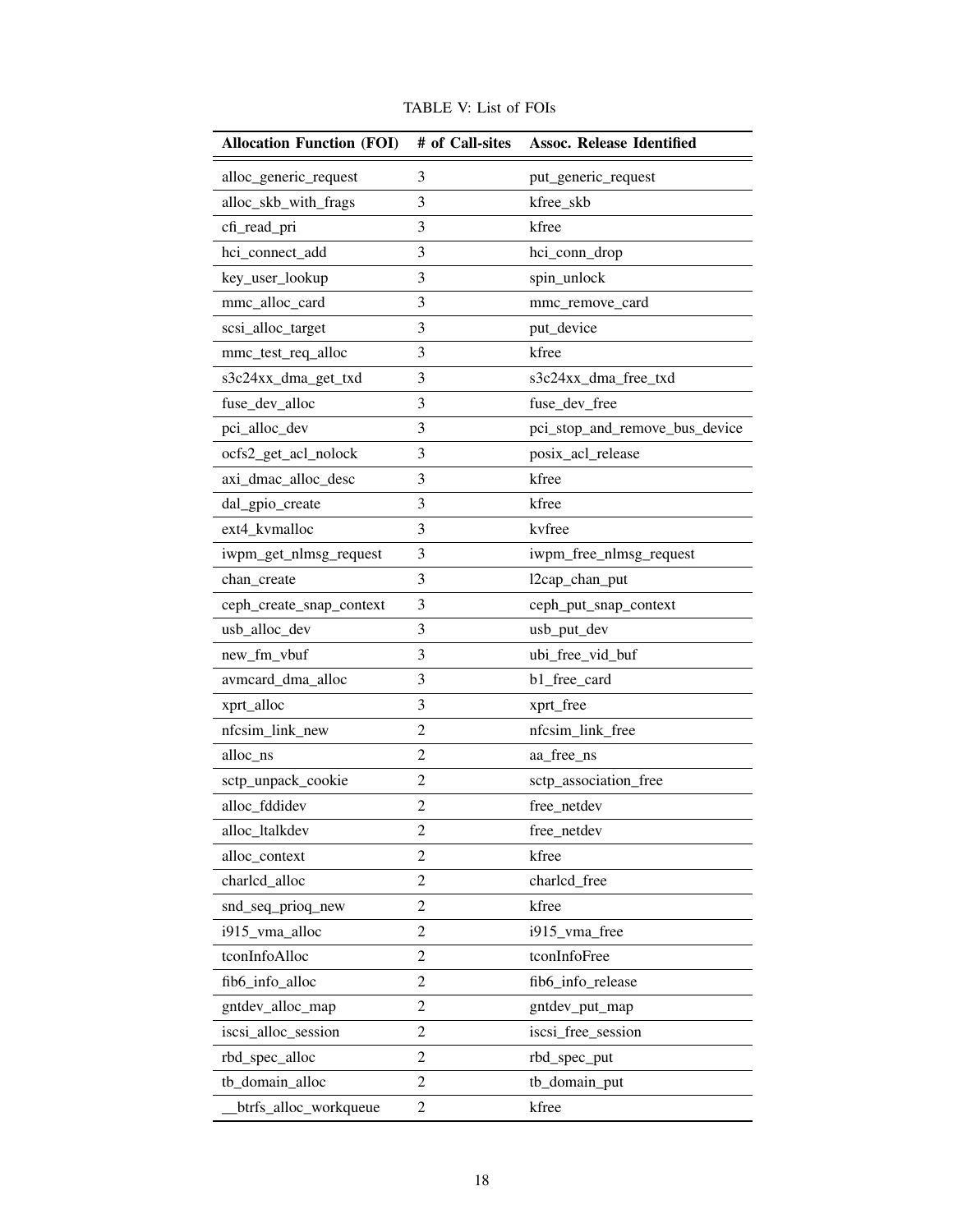|        |  | TABLE VI: List of new memory leaks found in the Linux kernel 5.2.13- |  |  |  |  |
|--------|--|----------------------------------------------------------------------|--|--|--|--|
| stable |  |                                                                      |  |  |  |  |

<span id="page-18-0"></span>

| File:line_number                                             | <b>Function</b>                 | <b>FOI</b> | <b>Bug</b><br><b>Confirmed?</b> |
|--------------------------------------------------------------|---------------------------------|------------|---------------------------------|
| drivers/char/ipmi/ipmi_msghandler.c:3013                     | _ipmi_bmc_register              | kzalloc    | $\checkmark$                    |
| drivers/clocksource/bcm2835_timer.c:102                      | bcm2835_timer_init              | kzalloc    | $\checkmark$                    |
| drivers/clocksource/timer-cadence-ttc.c:407                  | ttc_setup_clockevent            | kzalloc    | $\checkmark$                    |
| drivers/clocksource/timer-davinci.c:273                      | davinci_timer_register          | kzalloc    | $\checkmark$                    |
| drivers/cpufreq/cpufreq_governor.c:422                       | cpufreq_dbs_governor_init       | kzalloc    | $\checkmark$                    |
| drivers/gpu/drm/amd/display/dc/dce100/dce100_resource.c:660  | dce100_clock_source_create      | kzalloc    | $\checkmark$                    |
| drivers/gpu/drm/amd/display/dc/dce100/dce100_resource.c:1088 | dce100_create_resource_pool     | kzalloc    | $\checkmark$                    |
| drivers/gpu/drm/amd/display/dc/dce110/dce110_resource.c:706  | dce110_clock_source_create      | kzalloc    | $\checkmark$                    |
| drivers/gpu/drm/amd/display/dc/dce110/dce110_resource.c:1459 | dce110_create_resource_pool     | kzalloc    | $\checkmark$                    |
| drivers/gpu/drm/amd/display/dc/dce112/dce112_resource.c:1333 | dce112_create_resource_pool     | kzalloc    | $\checkmark$                    |
| drivers/gpu/drm/amd/display/dc/dce112/dce112_resource.c:679  | dce112_clock_source_create      | kzalloc    | $\checkmark$                    |
| drivers/gpu/drm/amd/display/dc/dce120/dce120_resource.c:1198 | dce120_create_resource_pool     | kzalloc    | $\checkmark$                    |
| drivers/gpu/drm/amd/display/dc/dce120/dce120_resource.c:492  | dce120_clock_source_create      | kzalloc    | $\checkmark$                    |
| drivers/gpu/drm/amd/display/dc/dce80/dce80_resource.c:693    | dce80 clock source create       | kzalloc    | $\checkmark$                    |
| drivers/gpu/drm/amd/display/dc/dce80/dce80_resource.c:1059   | dce80_create_resource_pool      | kzalloc    | $\checkmark$                    |
| drivers/gpu/drm/amd/display/dc/dce80/dce80_resource.c:1258   | dce81_create_resource_pool      | kzalloc    | $\checkmark$                    |
| drivers/gpu/drm/amd/display/dc/dce80/dce80_resource.c:1453   | dce83_create_resource_pool      | kzalloc    | $\checkmark$                    |
| drivers/gpu/drm/amd/display/dc/dcn10/dcn10_resource.c:1557   | dcn10_create_resource_pool      | kzalloc    | $\checkmark$                    |
| drivers/gpu/drm/amd/display/dc/dcn10/dcn10_resource.c:778    | dcn10_clock_source_create       | kzalloc    | $\checkmark$                    |
| drivers/gpu/drm/amd/display/dc/dcn20/dcn20_resource.c:947    | dcn20_i2c_hw_create             | kzalloc    | ✓                               |
| drivers/gpu/drm/arm/display/komeda/komeda_wb_connector.c:151 | komeda_wb_connector_add         | kzalloc    | $\checkmark$                    |
| drivers/gpu/drm/nouveau/nouveau_bo.c:210                     | nouveau_bo_alloc                | kzalloc    |                                 |
| drivers/net/ethernet/intel/i40e/i40e_main.c:7187             | i40e_setup_macvlans             | kzalloc    | ✓                               |
| drivers/gpu/drm/vmwgfx/vmwgfx_cmdbuf_res.c:206               | vmw_cmdbuf_res_add              | kzalloc    | $\checkmark$                    |
| drivers/infiniband/hw/hfi1/sdma.c:1522                       | sdma_init                       | kzalloc    | $\checkmark$                    |
| drivers/media/pci/cx23885/cx23888-ir.c:1165                  | cx23888_ir_probe                | kzalloc    | ✓                               |
| drivers/media/platform/aspeed-video.c:1647                   | aspeed_video_probe              | kzalloc    | $\checkmark$                    |
| drivers/media/platform/vsp1/vsp1_dl.c:551                    | vsp1_dl_list_alloc              | kzalloc    | $\checkmark$                    |
| drivers/misc/fastrpc.c:494                                   | fastrpc_dma_buf_attach          | kzalloc    | $\checkmark$                    |
| drivers/misc/fastrpc.c:267                                   | fastrpc_buf_alloc               | kzalloc    | $\checkmark$                    |
| drivers/net/wimax/i2400m/op-rfkill.c:85                      | i2400m_op_rfkill_sw_toggle      | kzalloc    | $\checkmark$                    |
| drivers/rpmsg/rpmsg_char.c:226                               | rpmsg_eptdev_write_iter         | kzalloc    | $\checkmark$                    |
| drivers/scsi/bfa/bfad attr.c:267                             | bfad_im_get_stats               | kzalloc    | $\checkmark$                    |
| fs/orangefs/super.c:526                                      | orangefs_mount                  | kzalloc    | $\checkmark$                    |
| net/netlabel/netlabel_unlabeled.c:1538                       | netlbl_unlabel_defconf          | kzalloc    | $\checkmark$                    |
| net/qrtr/tun.c:83                                            | qrtr_tun_write_iter             | kzalloc    | $\checkmark$                    |
| net/wireless/scan.c:1405                                     | cfg80211_inform_single_bss_data | kzalloc    |                                 |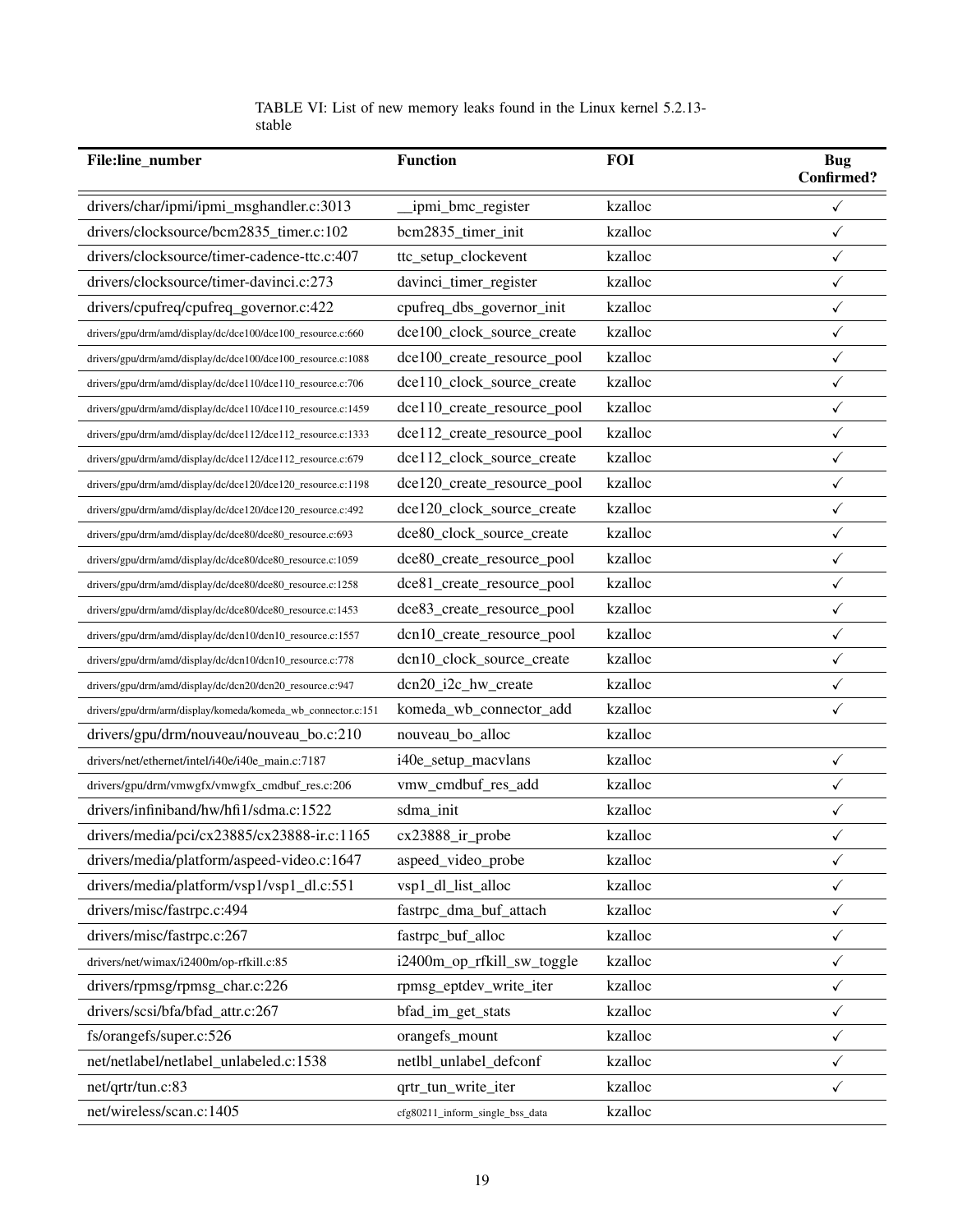| TABLE VI: List of new memory leaks found in the Linux kernel 5.2.13- |  |  |  |  |  |
|----------------------------------------------------------------------|--|--|--|--|--|
| stable                                                               |  |  |  |  |  |

| File:line_number                                            | <b>Function</b>                       | <b>FOI</b>         | <b>Bug</b><br><b>Confirmed?</b> |
|-------------------------------------------------------------|---------------------------------------|--------------------|---------------------------------|
| net/wireless/scan.c:1813                                    | cfg80211_inform_single_bss_frame_data | kzalloc            |                                 |
| sound/soc/sof/debug.c:137                                   | sof_dfsentry_write                    | kzalloc            | $\checkmark$                    |
| sound/soc/sof/ipc.c:571                                     | sof_set_get_large_ctrl_data           | kzalloc            | $\checkmark$                    |
| drivers/infiniband/hw/bnxt_re/ib_verbs.c:1401               | bnxt_re_create_srq                    | kzalloc            | $\checkmark$                    |
| drivers/net/ethernet/netronome/nfp/flower/main.c:515        | nfp_flower_spawn_phy_reprs            | kzalloc            | $\checkmark$                    |
| drivers/net/ethernet/netronome/nfp/flower/main.c:400        | nfp_flower_spawn_vnic_reprs           | kzalloc            | $\checkmark$                    |
| drivers/crypto/ccp/ccp-ops.c:1758                           | ccp_run_sha_cmd                       | kmalloc            | $\checkmark$                    |
| drivers/media/dvb-frontends/cx24117.c:604                   | cx24117_load_firmware                 | kmalloc            | $\checkmark$                    |
| drivers/media/usb/dvb-usb/af9005.c:965                      | af9005_identify_state                 | kmalloc            | $\checkmark$                    |
| drivers/net/ieee802154/ca8210.c:3149                        | ca8210_probe                          | kmalloc            | $\checkmark$                    |
| fs/nfs/nfs4state.c:2076                                     | nfs4_try_migration                    | kmalloc            | $\checkmark$                    |
| fs/ubifs/auth.c:477                                         | ubifs_node_verify_hmac                | kmalloc            | $\checkmark$                    |
| fs/ubifs/tnc_misc.c:274                                     | read_znode                            | kmalloc            | $\checkmark$                    |
| mm/kmemleak-test.c:43                                       | kmemleak_test_init                    | kmalloc            | $\checkmark$                    |
| drivers/net/wireless/intel/iwlwifi/fw/dbg.c:535             | alloc_sgtable                         | kcalloc            | $\checkmark$                    |
| drivers/iio/imu/adis_buffer.c:80                            | adis_update_scan_mode                 | kcalloc            | $\checkmark$                    |
| drivers/iio/imu/adis_buffer.c:33                            | adis_update_scan_mode_burst           | kcalloc            | $\checkmark$                    |
| drivers/net/wireless/realtek/rtlwifi/usb.c:1034             | rtl_usb_probe                         | kcalloc            | $\checkmark$                    |
| drivers/dma/ti/dma-crossbar.c:388                           | ti_dra7_xbar_probe                    | kcalloc            | $\checkmark$                    |
| drivers/gpu/drm/v3d/v3d_gem.c:541                           | v3d_submit_cl_ioctl                   | kcalloc            | $\checkmark$                    |
| drivers/net/dsa/sja1105/sja1105_spi.c:405                   | sja1105_static_config_upload          | kcalloc            | $\checkmark$                    |
| drivers/net/wireless/broadcom/brcm80211/brcmfmac/usb.c:409  | brcmf_usbdev_qinit                    | kcalloc            | ✓                               |
| drivers/net/can/usb/gs_usb.c:587                            | gs_can_open                           | usb_alloc_urb      | $\checkmark$                    |
| drivers/net/wireless/realtek/rtl8xxxu/rtl8xxxu_core.c:5435  | rtl8xxxu_submit_int_urb               | usb_alloc_urb      | $\checkmark$                    |
| drivers/net/wireless/ath/ath10k/usb.c:414                   | ath10k_usb_hif_tx_sg                  | usb_alloc_urb      | $\checkmark$                    |
| drivers/staging/rtl8192u/r8192U_core.c:1205                 | rtl819xU_tx_cmd                       | usb_alloc_urb      | $\checkmark$                    |
| drivers/staging/rtl8192u/r8192U_core.c:1440                 | rtl8192_tx                            | usb_alloc_urb      | $\checkmark$                    |
| drivers/net/wireless/marvell/mwifiex/pcie.c:684             | mwifiex_pcie_init_evt_ring            | dev_alloc_skb      | $\checkmark$                    |
| drivers/net/wireless/rsi/rsi_91x_mgmt.c:1575                | rsi_send_beacon                       | dev_alloc_skb      | $\checkmark$                    |
| drivers/block/nbd.c:962                                     | nbd add socket                        | krealloc           | $\checkmark$                    |
| drivers/net/ethernet/mellanox/mlx5/core/fpga/conn.c:460     | mlx5_fpga_conn_create_cq              | kvzalloc           | $\checkmark$                    |
| drivers/net/wireless/intel/iwlwifi/pcie/ctxt-info-gen3.c:73 | iwl_pcie_ctxt_info_gen3_init          | dma_alloc_coherent | $\checkmark$                    |
| drivers/scsi/dpt_i2o.c:1328                                 | adpt_i2o_reset_hba                    | dma_alloc_coherent | $\checkmark$                    |
| drivers/scsi/dpt_i2o.c:2799                                 | adpt_i2o_init_outbound_q              | dma_alloc_coherent | $\checkmark$                    |
| drivers/scsi/hpsa.c:7066                                    | hpsa_message                          | dma_alloc_coherent | $\checkmark$                    |
| drivers/scsi/qla2xxx/qla_init.c:4851                        | qla2x00_alloc_fcport                  | dma_alloc_coherent |                                 |
| drivers/net/ethernet/qlogic/qed/qed_dev.c:4801              | qed_chain_alloc_pbl                   | dma_alloc_coherent | $\checkmark$                    |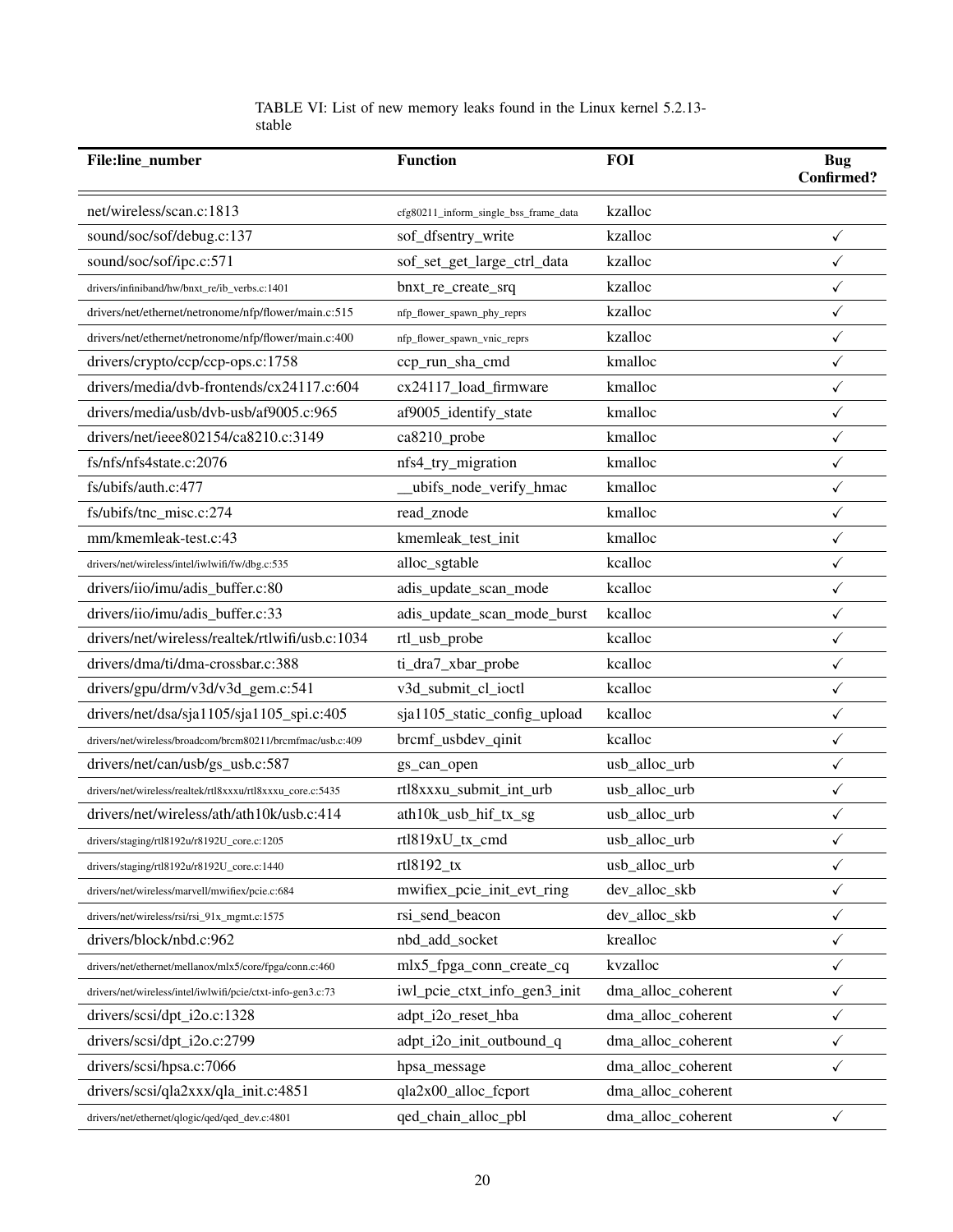|        |  | TABLE VI: List of new memory leaks found in the Linux kernel 5.2.13- |  |  |  |  |
|--------|--|----------------------------------------------------------------------|--|--|--|--|
| stable |  |                                                                      |  |  |  |  |

| File:line_number                                     | <b>Function</b>                 | <b>FOI</b>            | <b>Bug</b><br><b>Confirmed?</b> |  |
|------------------------------------------------------|---------------------------------|-----------------------|---------------------------------|--|
| drivers/staging/comedi/drivers/gsc_hpdi.c:628        | gsc_hpdi_auto_attach            | dma_alloc_coherent    |                                 |  |
| drivers/net/ethernet/cortina/gemini.c:569            | gmac_setup_txqs                 | dma_alloc_coherent    | $\checkmark$                    |  |
| drivers/net/ethernet/mellanox/mlx5/core/health.c:570 | mlx5_fw_fatal_reporter_dump     | kvmalloc              | $\checkmark$                    |  |
| drivers/virt/vboxguest/vboxguest_utils.c:219         | hgcm_call_preprocess_linaddr    | kvmalloc              | ✓                               |  |
| ipc/shm.c:622                                        | newseg                          | kvmalloc              |                                 |  |
| drivers/usb/dwc3/dwc3-pci.c:234                      | dwc3_pci_probe                  | platform_device_alloc | ✓                               |  |
| drivers/infiniband/hw/cxgb4/cq.c:119                 | create_cq                       | alloc_skb             | ✓                               |  |
| drivers/net/caif/caif_hsi.c:447                      | cfhsi_rx_desc                   | alloc_skb             |                                 |  |
| drivers/net/wireless/ath/ath9k/htc_hst.c:151         | htc_config_pipe_credits         | alloc_skb             | $\checkmark$                    |  |
| drivers/net/wireless/ath/ath9k/htc_hst.c:189         | htc_setup_complete              | alloc_skb             | ✓                               |  |
| drivers/net/wireless/ath/ath9k/htc_hst.c:255         | htc_connect_service             | alloc_skb             | $\checkmark$                    |  |
| drivers/net/wireless/ath/ath9k/wmi.c:308             | ath9k_wmi_cmd                   | alloc_skb             | ✓                               |  |
| drivers/staging/rtl8192e/rtllib_module.c:80          | alloc_rtllib                    | alloc_etherdev        |                                 |  |
| drivers/net/wireless/marvell/mwifiex/pcie.c:1028     | mwifiex_pcie_alloc_cmdrsp_buf   | dev_alloc_skb         | $\checkmark$                    |  |
| drivers/clocksource/timer-davinci.c:264              | davinci_timer_register          | ioremap               | $\checkmark$                    |  |
| drivers/gpu/drm/amd/amdgpu/amdgpu_fence.c:145        | amdgpu_fence_emit               | kmem_cache_alloc      | $\checkmark$                    |  |
| fs/dlm/lowcomms.c:792                                | tcp_accept_from_sock            | kmem_cache_zalloc     |                                 |  |
| fs/dlm/lowcomms.c:912                                | sctp_accept_from_sock           | kmem_cache_zalloc     |                                 |  |
| drivers/gpu/drm/imx/parallel-display.c:214           | imx_pd_bind                     | kmemdup               |                                 |  |
| drivers/of/unittest.c:1201                           | unittest_data_add               | kmemdup               | $\checkmark$                    |  |
| fs/affs/super.c:564                                  | affs_remount                    | kstrdup               | $\checkmark$                    |  |
| drivers/net/ethernet/qlogic/qlge/qlge_ethtool.c:539  | ql_run_loopback_test            | netdev_alloc_skb      | $\checkmark$                    |  |
| crypto/crypto_user_base.c:203                        | crypto_report                   | nlmsg_new             | $\checkmark$                    |  |
| crypto/crypto_user_stat.c:315                        | crypto_reportstat               | nlmsg_new             | $\checkmark$                    |  |
| net/wireless/nl80211.c:13477                         | nl80211_get_ftm_responder_stats | nlmsg_new             | ✓                               |  |
| net/bluetooth/hci_conn.c:1167                        | hci_connect_le_scan             | hci_conn_add          |                                 |  |
| kernel/trace/trace_events_filter.c:436               | predicate_parse                 | kmalloc_array         | $\checkmark$                    |  |
| drivers/mtd/nand/raw/nand_bbt.c:1245                 | nand_scan_bbt                   | vmalloc               | $\checkmark$                    |  |
| mm/kmemleak-test.c:57                                | kmemleak_test_init              | vmalloc               | $\checkmark$                    |  |
| sound/pci/asihpi/hpioctl.c:226                       | asihpi_hpi_ioctl                | vmalloc               |                                 |  |
| drivers/edac/i5100_edac.c:1062                       | i5100_init_one                  | edac_mc_alloc         | $\checkmark$                    |  |
| fs/pstore/ram.c:615                                  | ramoops_init_prz                | kasprintf             | $\checkmark$                    |  |
| mm/gup_benchmark.c:34                                | gup_benchmark_ioctl             | kvcalloc              | $\checkmark$                    |  |
| drivers/scsi/myrb.c:3508                             | myrb_detect                     | scsi_host_alloc       |                                 |  |
| drivers/staging/rts5208/rtsx.c:831                   | rtsx_probe                      | scsi_host_alloc       |                                 |  |
| net/sctp/sm_statefuns.c:2134                         | $setp_sf_do_5_2_4_dupcock$      | sctp_unpack_cookie    | $\checkmark$                    |  |
| drivers/dma-buf/sync_file.c:217                      | sync_file_merge                 | sync_file_alloc       | $\checkmark$                    |  |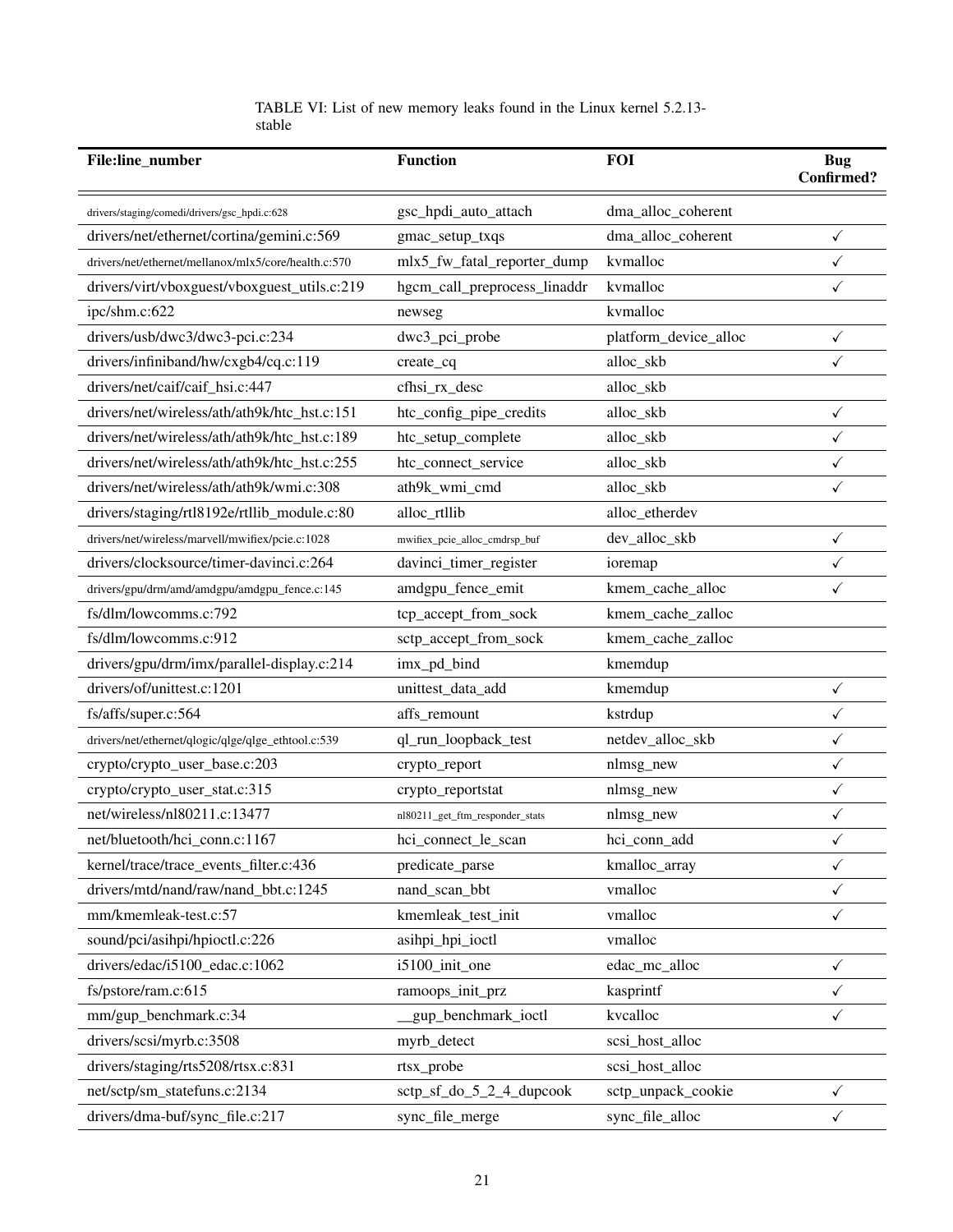# TABLE VI: List of new memory leaks found in the Linux kernel 5.2.13 stable

| File:line_number                                            | <b>Function</b>               | <b>FOI</b>                                         | <b>Bug</b><br><b>Confirmed?</b> |
|-------------------------------------------------------------|-------------------------------|----------------------------------------------------|---------------------------------|
| drivers/net/macsec.c:947                                    | macsec_decrypt                | macsec_alloc_req                                   |                                 |
| drivers/gpu/drm/i915/display/intel_display.c:3081           | intel_alloc_initial_plane_obj | i915_gem_object_create_<br>stolen_for_preallocated | ✓                               |
| drivers/pci/iov.c:152                                       | pci_iov_add_virtfn            | pci_alloc_dev                                      | ✓                               |
| drivers/net/wireless/broadcom/brcm80211/brcmfmac/p2p.c:2084 | brcmf_p2p_create_p2pdev       | brcmf_alloc_vif                                    |                                 |
| net/bluetooth/hci_conn.c:1167                               | hci_connect_le_scan           | hci_conn_add                                       | $\checkmark$                    |
| drivers/input/joystick/psxpad-spi.c:295                     | psxpad_spi_probe              | input_allocate_<br>polled_device                   |                                 |
| drivers/edac/i5100_edac.c:1062                              | i5100_init_one                | edac_mc_alloc                                      |                                 |
| drivers/mfd/max77620.c:413                                  | max77620_initialise_fps       | of_get_child_by_name                               |                                 |
| drivers/staging/comedi/drivers/usbduxfast.c:927             | usbduxfast_auto_attach        | kmalloc                                            |                                 |
| fs/hfsplus/btree.c:166                                      | hfs_btree_open                | kmap                                               |                                 |
| drivers/soc/amlogic/meson-mx-socinfo.c:126                  | meson_mx_socinfo_init         | of_find_matching_node                              |                                 |
| drivers/leds/leds-lm36274.c:84                              | lm36274_parse_dt              | device_get_next_child_node                         |                                 |
| sound/soc/rockchip/rk3288_hdmi_analog.c:210                 | snd_rk_mc_probe               | of_parse_phandle                                   |                                 |
| drivers/nfc/s3fwrn5/i2c.c:145                               | s3fwrn5_i2c_read              | alloc_skb                                          |                                 |
| drivers/net/wireless/intersil/p54/main.c:142                | p54_beacon_update             | ieee80211_beacon_get                               |                                 |
| drivers/regulator/axp20x-regulator.c:1078                   | axp20x_regulator_parse_dt     | of_get_child_by_name                               |                                 |
| drivers/usb/storage/ene_ub6250.c:2344                       | ene_ub6250_probe              | kmalloc                                            |                                 |
| drivers/rtc/rtc-at91sam9.c:374                              | at91_rtc_probe                | syscon_node_to_regmap                              |                                 |
| drivers/net/wireless/rsi/rsi_91x_mgmt.c:1748                | rsi_send_beacon               | dev_alloc_skb                                      |                                 |
| drivers/cdrom/cdrom.c:2136                                  | cdrom_read_cdda_old           | kmalloc_array                                      |                                 |
| drivers/video/fbdev/imxfb.c:896                             | imxfb_probe                   | of_parse_phandle                                   |                                 |
| kernel/trace/trace_events.c:2922                            | create_event_toplevel_files   | tracefs_create_dir                                 |                                 |
| sound/soc/fsl/fsl_sai.c:875                                 | fsl_sai_probe                 | syscon_regmap_lookup_by_compatible                 |                                 |
| lib/test_bpf.c:6615                                         | generate_filter               | bpf_prog_alloc                                     |                                 |
| drivers/gpu/drm/vc4/vc4_gem.c:1225                          | vc4_submit_cl_ioctl           | drm_syncobj_find                                   |                                 |
| drivers/net/wireless/mediatek/mt7601u/mcu.c:220             | mt7601u_write_reg_pairs       | alloc_skb                                          |                                 |
| fs/btrfs/delayed-ref.c:1056                                 | btrfs_add_delayed_data_ref    | kzalloc                                            |                                 |
| drivers/phy/ti/phy-ti-pipe3.c:693                           | ti_pipe3_get_sysctrl          | of_parse_phandle                                   |                                 |
| ipc/shm.c:1520                                              | do_shmat                      | kzalloc                                            |                                 |
| drivers/net/wireless/marvell/mwifiex/pcie.c:1028            | mwifiex_pcie_alloc_cmdrsp_buf | dev_alloc_skb                                      |                                 |
| drivers/spi/spi-gpio.c:372                                  | spi_gpio_probe                | spi_alloc_master                                   |                                 |
| drivers/net/can/xilinx_can.c:664                            | xcan_rx                       | alloc_can_skb                                      |                                 |
| drivers/lightnvm/core.c:807                                 | nvm_bb_chunk_sense            | alloc_page                                         |                                 |
| drivers/crypto/chelsio/chtls/chtls_cm.c:1032                | chtls_recv_sock               | inet_csk_route_child_sock                          |                                 |
| drivers/mfd/ti_am335x_tscadc.c:142                          | ti_tscadc_probe               | of_get_child_by_name                               |                                 |
| drivers/nfc/pn533/pn533.c:2359                              | pn533_set_configuration       | pn533_alloc_skb                                    |                                 |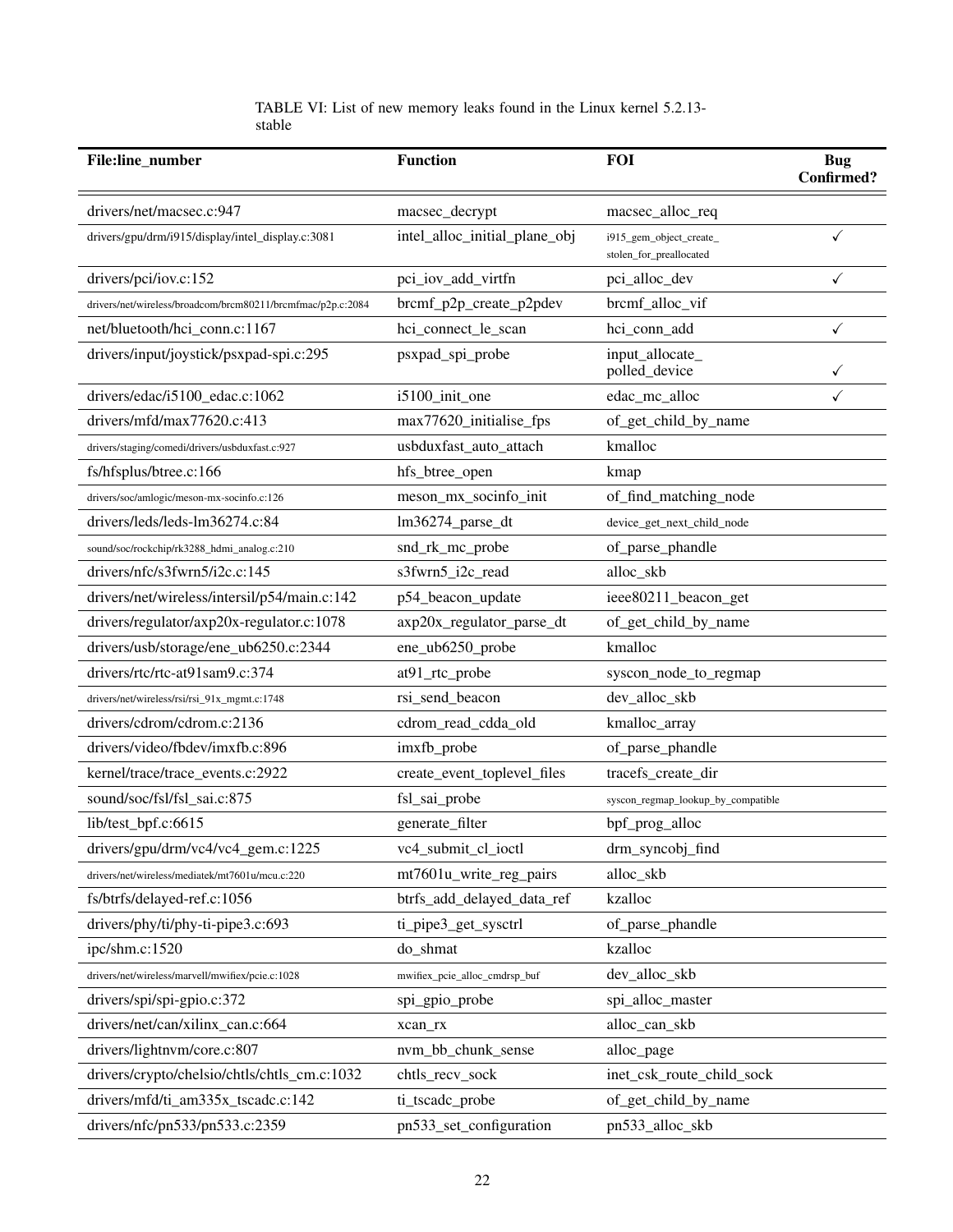| <b>File:line number</b>                                  | <b>Function</b>          | <b>FOI</b>                 | Bug<br>Confirmed? |
|----------------------------------------------------------|--------------------------|----------------------------|-------------------|
| drivers/net/wireless/mediatek/mt76/mt76x02 usb mcu.c:168 | $mt76x02u$ mcu wr rp     | alloc skb                  |                   |
| drivers/iio/dac/ad5592r-base.c:524                       | ad5592r_alloc_channels   | device get next child node |                   |
| drivers/scsi/aic7xxx/aic7770 osm.c:88                    | $aic7770$ _probe         | kstrdup                    |                   |
| $drivers/leds/leds-Im3692x.c:344$                        | $lm3692x$ _probe_dt      | device get next child node |                   |
| drivers/net/wireless/mediatek/mt7601u/mcu.c:249          | mt7601u burst write regs | alloc skb                  |                   |
| drivers/target/iscsi/cxgbit/cxgbit_cm.c:1534             | cxgbit_setup_conn_pgidx  | alloc skb                  |                   |

| TABLE VI: List of new memory leaks found in the Linux kernel 5.2.13- |  |  |  |  |  |  |
|----------------------------------------------------------------------|--|--|--|--|--|--|
| stable                                                               |  |  |  |  |  |  |